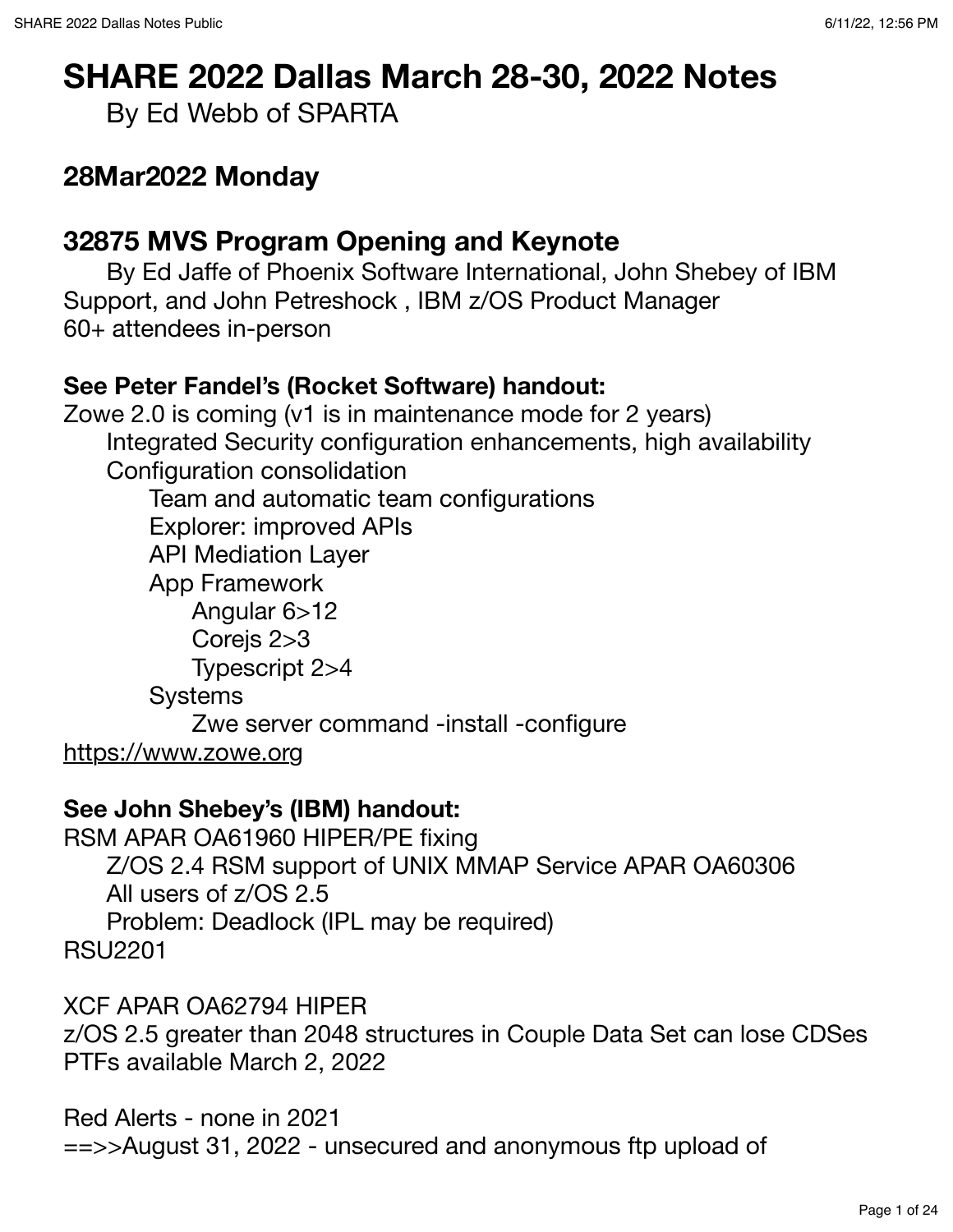documentation to IBM Testcase and ECU rep servers will be disabled IBM Support file Transport ID is required

XRC (z/OS Global Mirroring) being removed after z/OS 2.5

@IBMSupport on Twitter See IBM MediaCenter for z/OS for support-related videos

#### **See April Hickel's (BMC) handout:**

2021 BMC Mainframe Survey

customers and non-customers of IBM mainframe

16 years of survey

1345 respondents (22% year over year) from 21 countries

Government, tech, financial, etc.

45% are 5 years or less in MF

30-49 and 50-64 were largest groups

In 2020, increase in transaction volume, number of databases, increase in data volume

More changes to database objects, more volatility of unpredictability, increase in rate of application change

Perspectives on Platform

92% platform of long-term growth and workloads, extra large shops house more than 50% of their data on the platform, 64% for large and extra-large shops view platform as one for new growth (10K MIPS are large, 50K MIPS are extra-large)

MIPS are growing

70% are flat or growing, 1/3 decline

Next 12 months 75% growing, 25% decline

Security, Cost optimization, staffing and skills, and application modernization

Many shops require 99.99% uptime (only 52 minutes a year down)

Extra-large shops are not worried about costs as much Security, application modernization, staffing, AI/Machine Learning

Strengths are security, availability, centralized data serving environment,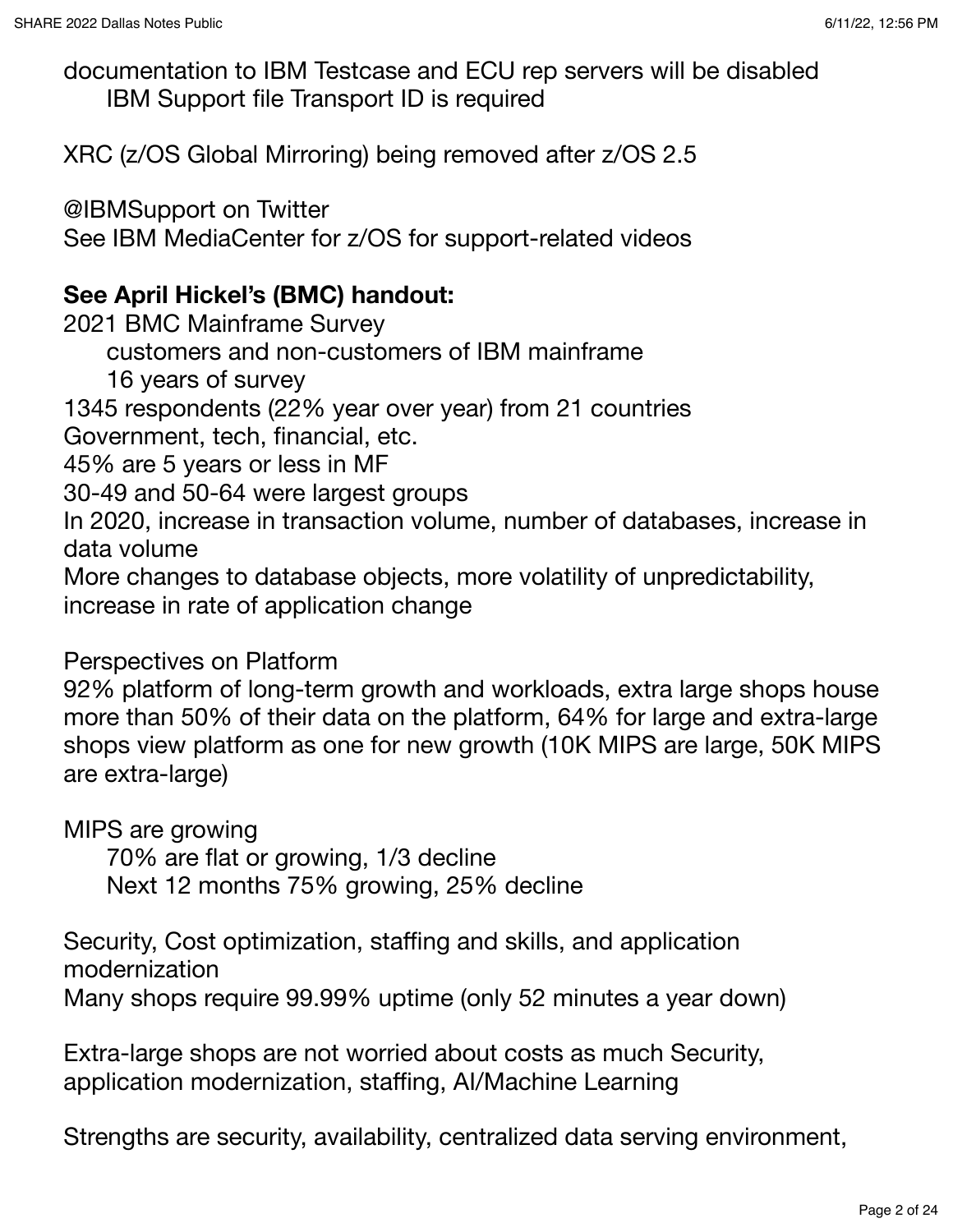new technology available on platform (7% increase)

Enterprises are noted as champions and laggards (investing or flat, or declining)

Champions are investing in DevOps, skill level (AI Ops), leverage IBM academic initiatives, cite new tech as platform strength

#### **nnnnn What's New in z/OS 2.5: The Big D Edition**

By Gary Puchkoff of IBM

60+ attendees

See handout

System Recovery Boost

IPL and Shutdown Boost is enabled by default on z15

Sysplex Recovery for specific situations requires enablement

ICSF (Crypto) is available without web-download

4Q enhancements

zCX is 98% ZIIP-enabled

Larger GID/UID ranges

IBM Z and LinuxONE container registry for vetted zCX applications AI on Z apps

IBM zCX Foundation for Red Hat OpenShift - New product 1Q2022 Statement of Direction (SOD) - z/OS Containers for traditional z/OS

applications

IBM V2.5 moving to IBM Semeru Java DK V11 (64-bit only) by V2.5 end of life (2026)

Available in Nov. 2021

ISPF Enhancements

Built-in https client is Web enablement toolkit

z/OSMF Desktop UI

System programmer toolkit, not an application developer toolkit Chrome, Firefox, Edge - ask IBM if you have trouble with other

browsers

File compare coming in 1Q2022

IBM z/OS Management Services Catalog

Mundane task automation for entry-level system programmers User enhancements encouraged

z/OS Release Upgrade Enhancement

z/OS V.25 Upgrade Workflow

now part of z/OS - no GitHub download required, PTF-serviced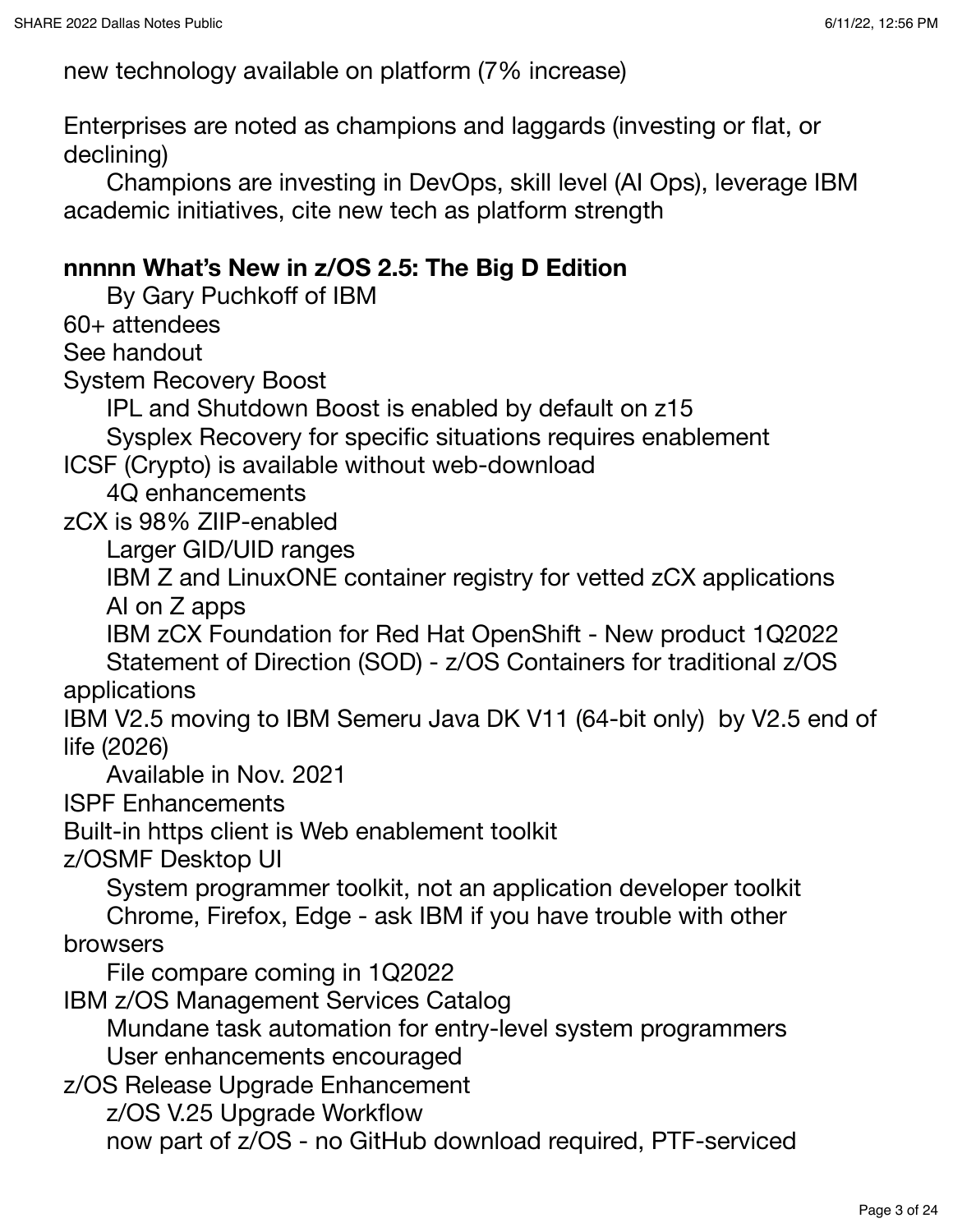z/OSMF Software Management Installation of ServerPac

2Q2022 withdraws ISPF-based ServerPac, also known as CustomPac **ServerPac** 

**Late news:** After July 10, 2022, to install z/OS V2.5 with ServerPac, it will be z/OSMF Software Management only.

z/OSMF Software Update Task - PTFs, RSUs

z/OSMF lots of other enhancements

SOD SMF.py for python and Jupiter notebooks

z/OS Anomaly detection and mitigation

PFA and RTD enhancements

z/OS Cloud Provisioning and management (CP&M) enhanced to provide new z/OS system (single system now with Sysplex coming) zERT Policy enforcement (z/OS Encryption Readiness Technology)

IBM GDPS Logical Corruption Protection and recovery

Safeguarded copy of data for secure recovery DFSMShsm can have separate instance to manage Unix files only SOD Data Set File System - use z/OS data sets from z/OS Unix

Available soon

PDSE member compression - automatic, transparent to user Security enhancements - lots of them!

RACF Health Checks

Data Privacy for Diagnostics (dump data for IBM and vendors) z/OS requirements are now Ideas based on AHA platform:

RFE is now Ideas<https://ideas.IBM.com>

Use SHARE requirements to submit requirements

Here's link to User Requirements satisfied by z/OS 2.5:

[https://www-01.ibm.com/servers/resourcelink/svc00100.nsf/pages/](https://www-01.ibm.com/servers/resourcelink/svc00100.nsf/pages/zosv2r5-user-req?OpenDocument) [zosv2r5-user-req?OpenDocument](https://www-01.ibm.com/servers/resourcelink/svc00100.nsf/pages/zosv2r5-user-req?OpenDocument)

z/OS Education Assistant for z/OS 2.5 materials at z/OS github: [https://github.com/IBM/IBM-Z-zOS/tree/main/zOS-Education/zOS-V2.5-](https://github.com/IBM/IBM-Z-zOS/tree/main/zOS-Education/zOS-V2.5-Education) **[Education](https://github.com/IBM/IBM-Z-zOS/tree/main/zOS-Education/zOS-V2.5-Education)** 

# **Nnnnn NFS/zFS Update**

By Kershaw Mehta of IBM 12 attendees See handout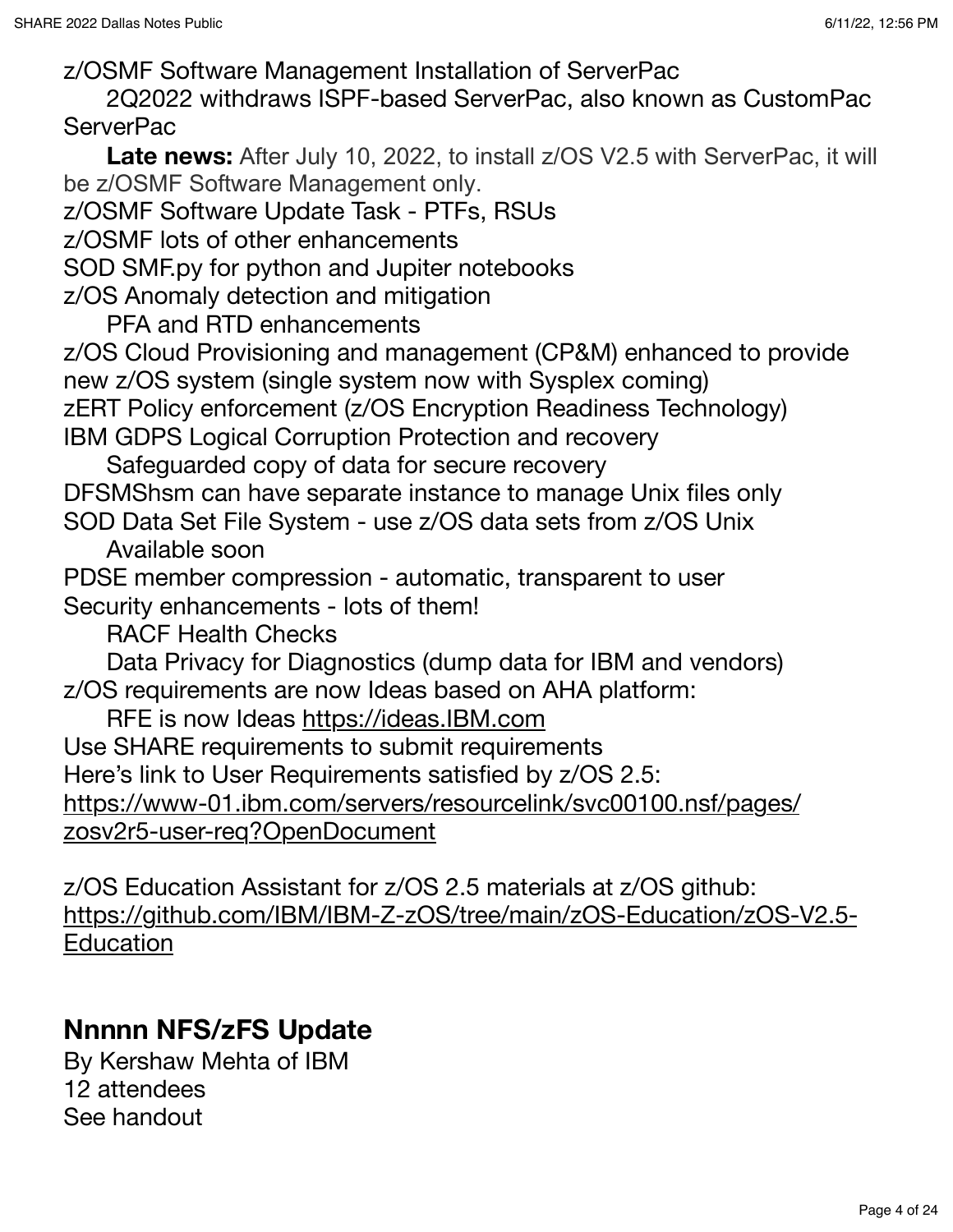OA61716 z/OS 2.5 MacOS client support for NFSv4 - see slide 3 for details

MVSLOGIN, MVSLOGOUT, and SHOWATTR binaries supplied by IBM

OA61128 z/OS 2.4 and 2.5 add RPM support to build client utilities on RHEL, SLES, and AIX

OA62357 for Z/OS 2.4 and 2.5

AT-TLS support for NFS Server

Eliminate explicit MVSLOGIN - secured server/client (implicit mvslogin)

ZCX and clients using NFS v4

access zFS or z/OS data sets

OA62860 for z/OS 2.4 and 2.5

MacOS and Linux users running NFS V4

File system remounts after NFS server restarted

Windows 10 and 11 have not adopted NFS V4 yet

#### **ZFS updates**

OA59435 for z/OS 2.3 and 2.4 included in z/OS 2.5 zfsadm chaggr command to update more attributes particularly using wildcards

Each file changed reported as completed

OA59145 for 2.3 and 2.4 included in z/OS 2.5

65 second wait at IPL avoided if zFS file is marked as correctly backed up

#### **zFS High Availability Support**

New support for RWSHARE zFS file systems to avoid requiring applications to handle recovery errors (re-open file to establish a new owner)

New keyword on MOUNT parameter for RWSHARE file systems HA or NOHA

IOEFSPRM HA=ON or OFF for all RWSHARE filesystems

not applicable to automove=unmount or automove=no file systems zfsadm fsinfo to HA attribute (use -SELECT HA to find all with HA or NOHA to see non-HA)

Potential performance hit to HA file applications but IBM has not found any

z/OS 2.3 and up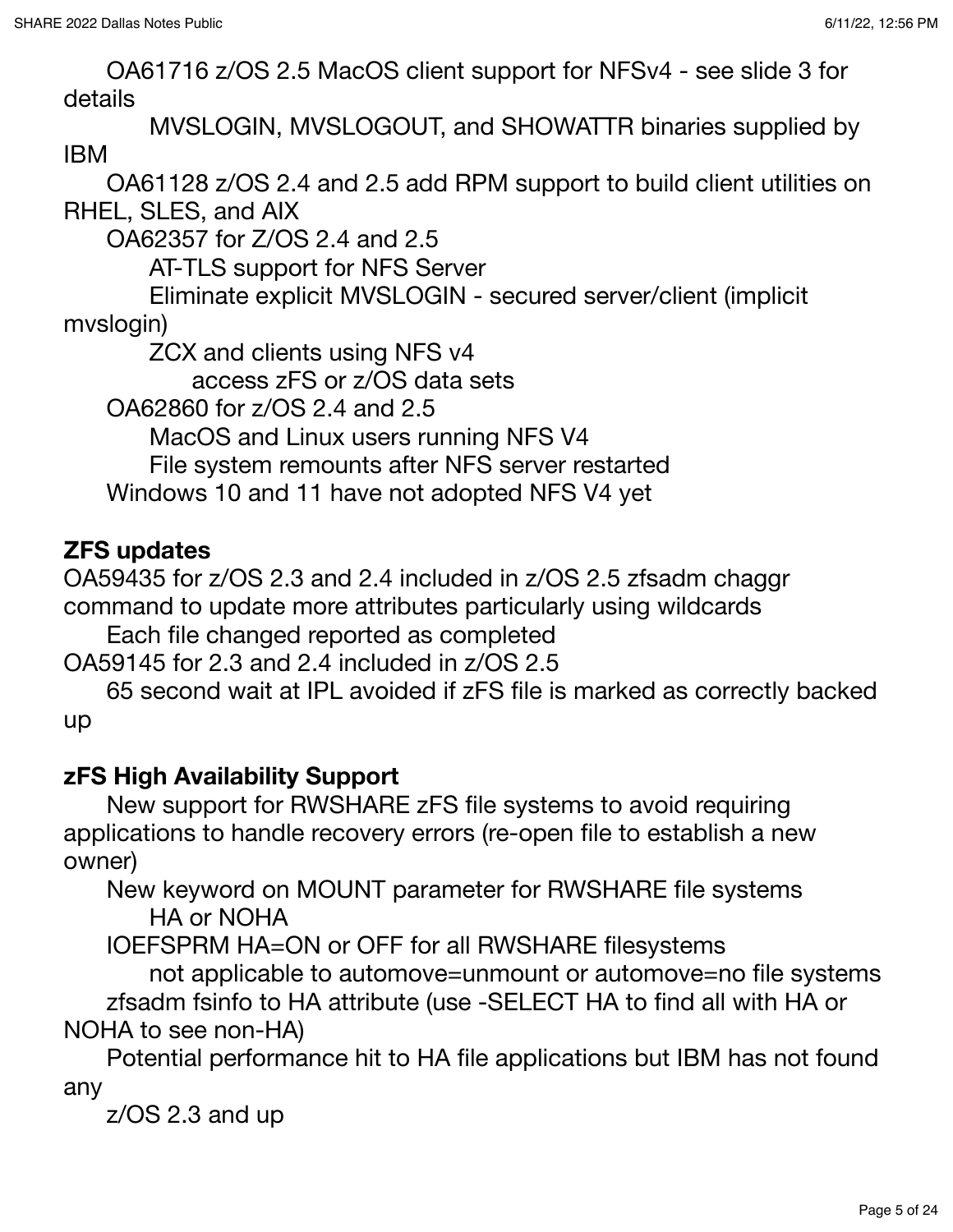# **00378 What's New in z/OSMF V2R5?**

by Gary Puchkoff of IBM

z/OSMF trial

IBM.com link in handout <https://www.ibm.com/account/reg/us-en/signup?formid=urx-34578>

z/OSMF One Stop Hub

<https://ibm.github.io/zOSMF/>

Videos and marketplace page and Redbooks

# **nnnnn IBM SMF Explorer - The Modern Way to Work with SMF Records**

By Dorian Czichotzki, IBM Germany 50+ attendees

Introduction

SMF analysis today

SMF data > Pre-processing (CSV/database) > Tooling > Analysis Limited pre-processing knowledge, data offloading, time

consuming, quick prototyping is often hard

Tool experts retiring

IBM SMF Explorer

framework for SMF data access using Python

Fetches pre-processed SMF data into Pandas DataFrames Features

Filtering, sorting, multiple features

Goals

Accessing with "modern" programming language

Making data processing transparent

No z/OS skill required to get started

Quick prototyping

**Components** 

Definition of data source (z/OS Data Gatherer RESTful API) Field definitions

Data pre-processing - transforms data to useful scales or basis Virtual fields - made up fields that integrate expert knowledge,

decompose or aggregate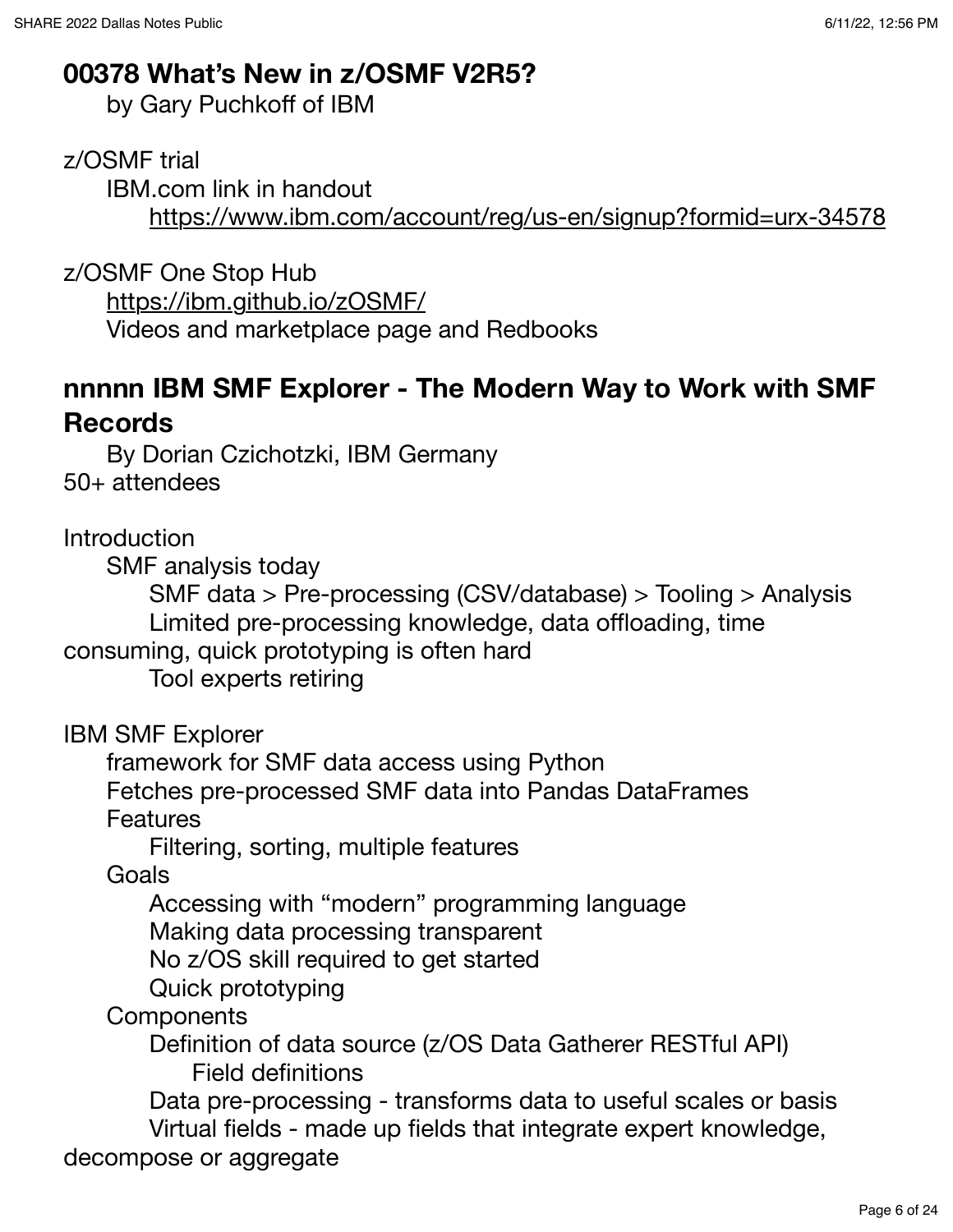Flag fields interpreted Samples - group similar, define relevant fields z/OS components can provide plug-ins for their own data Pre-processing, virtual fields, samples

Jupyter Notebooks Interactive PDFs for programmers Code in notebook executed with output directly shown A main deliverable of SMFpy Standardized file format allows shared notebooks Build community around Notebooks - share via GitHub

Demo

IBM SMF Explorer 1.0 plans SMF 99, 113, 70-79 Jupyter Notebook Tutorials LPAR Topology Report How shipped pip installable package GitHub Repository Free unpriced feature of z/OS 2.5 Getting started tool but licensed under z/OS license Report samples are Apache open source

### **nnnnn Upgrade to z/OS 2.5: Planning and Technical Actions**

By Marna Walle of IBM 31+ attendees 80+ online See handout Also Mark Wallen is new IBMer for Upgrade Presentation

Most upgrade actions can be done now

zACS (authorized code scanner) also on 2.4 via PTFs zWIC (with RMF license or separately) APARs for RUCSA-related health checks z/OS2.5 upgrade workflows OA60711 SMF30numberofdataspacesHWM in z/OS 2.4 and 2.3 for decrease in default data spaces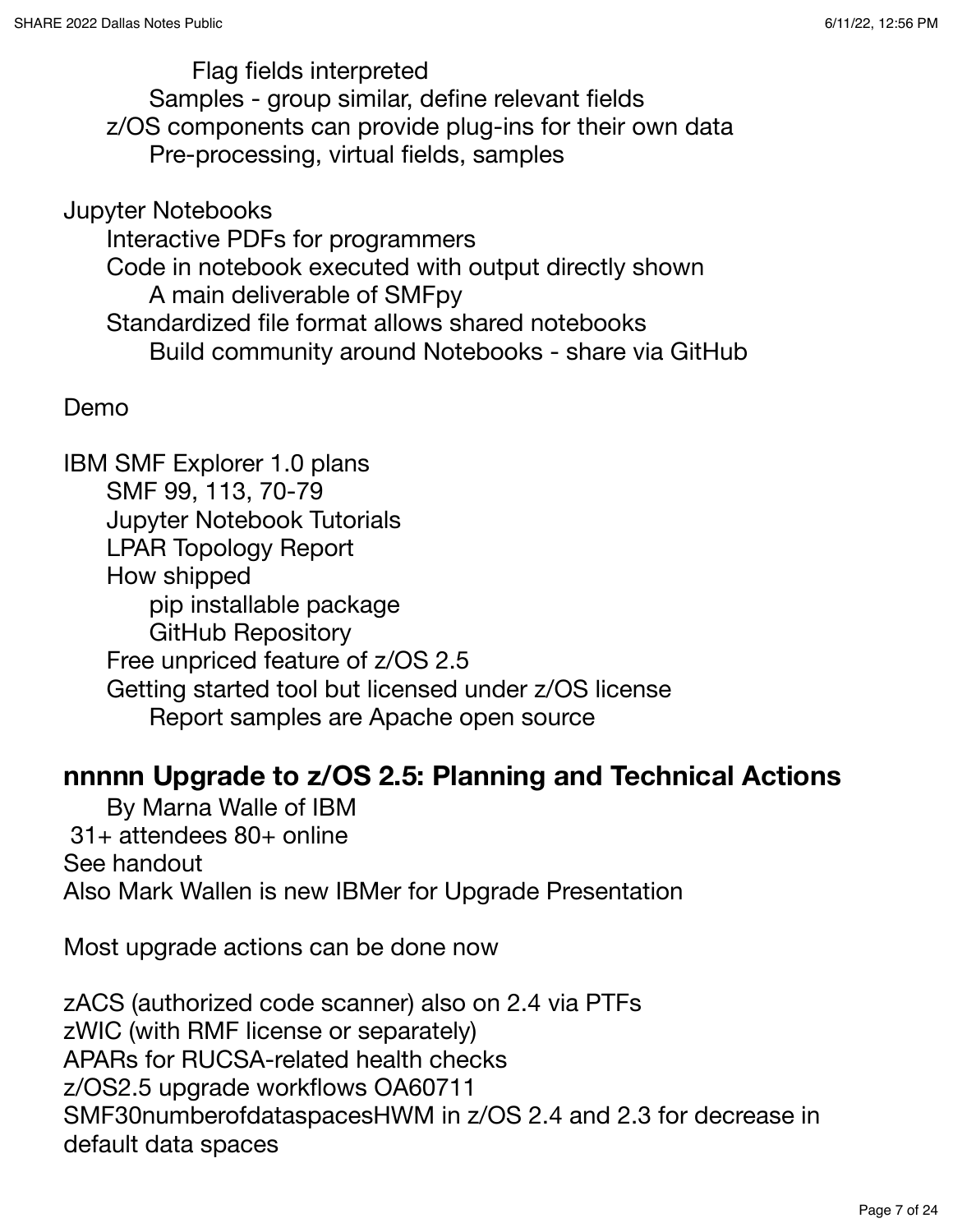HCD upgrades actions for z/OS 2.5

Removed pre-z10 definitions

RMF - watch out for data set name changes

ADG advanced data gatherer

SGRBxxxx for DG and ADG

HCR77D2 ICSF removed some really old parts but no application changes needed unless you want to

z/OSMF PH11606 Diagnostics Assistant upgraded

SDSF Security removed from ISFPARMS - may take a while so do it now RACF TSO HELP not available

SSH upgrade to 7.6p1 at 2.4 level

2.3 and 2.2 had painful changes during upgrade

Java 8 64-bit is required for z/OS 2.5 and Java 11 will be required before end of z/OS 2.5

Be aware; FIXCAT will be provided

# **nnnnn Installing z/OS 2.5 Using Software Management**

By Kurt Quakenbush

40+ attendees 72 online

https://www.ibm.com/support/z-content-solutions/serverpac-install-zosmf/

IBM Will Announce in 2Q2022 when old ServerPac is going away

IBM Software Manufacturing changes required before old ServerPac is withdrawn but it will happen

**Late News:** After July 10, 2022, to install z/OS V2.5 with ServerPac, it will be z/OSMF Software Management only.

>> Use FIXCAT IBM.DrivingSystem-RequiredService to get latest PTFs for z/OSMF Software Management z/OS V2R3 HSMA234 = UI79666 z/OS V2R4 HSMA244 = UI79664 z/OS V2R5 HSMA254 = UI79663

Delivering data sets with 40% or more free space in System Libraries Merge>Add Data Set action - available last week (mid-March 2022) Now a Save Action to Resume later

3 IBM-provided workflows should be run after Portable Software Instance is deployed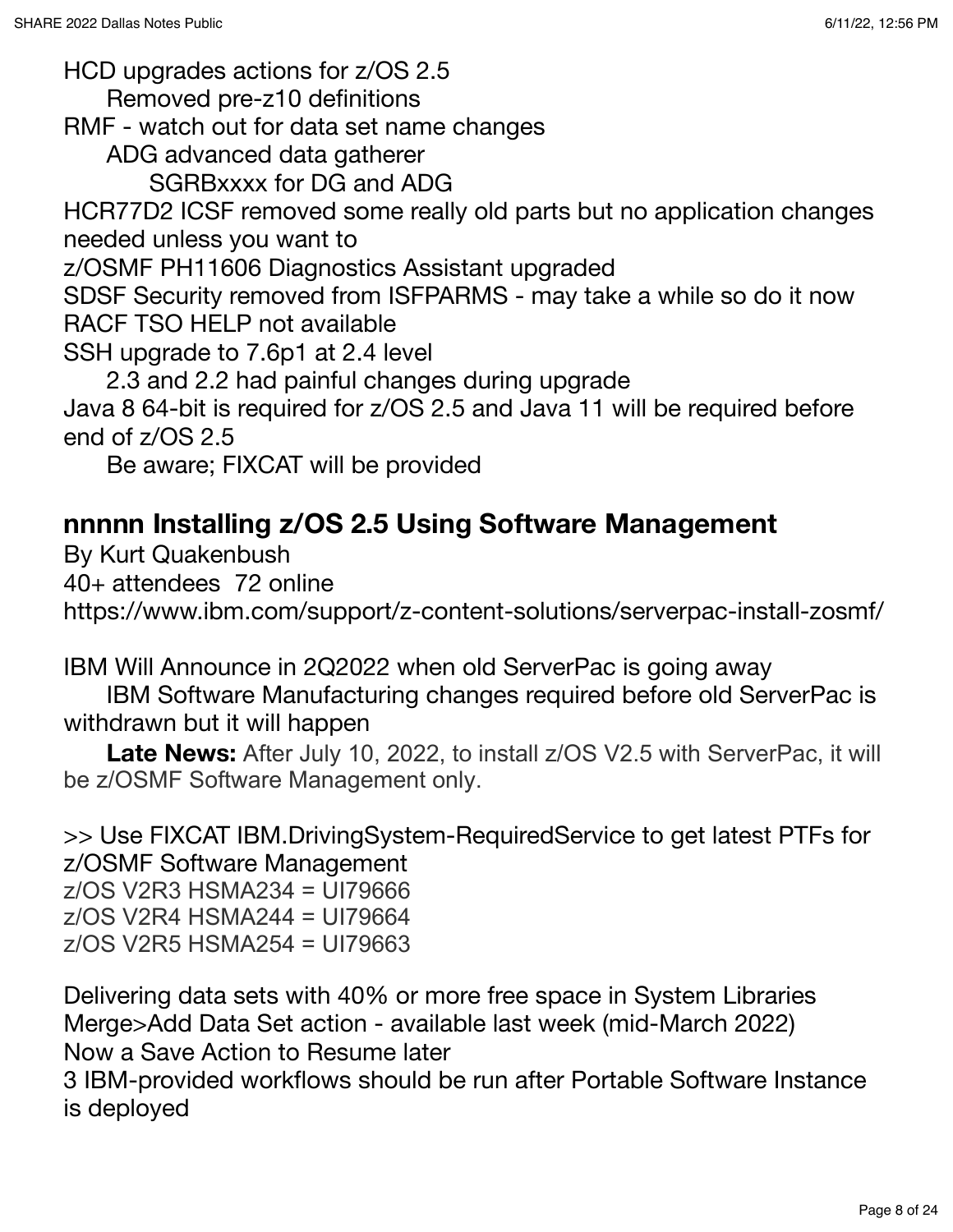#### **nnnnn IBM Responses to SHARE Requirements**

By Mike Shorkend, Barbara McDonald of IBM 26 attendees (lots of IBMers)

SSMVSE11036 declined RFE#51776 Cheryl's?? AHA ZOS-I-926 sample

# **29Mar2022 Tuesday**

### **nnnnn Data Leakage Protection (DLP)**

By Mark Wilson of BMC 12 attendees See handout DLP in the Network 2017 says by 2021 90% of shops will have DLP protection FTP, SMTP, IND\$FILE, Connect Direct, http/s, many other attack vectors Is READ access to data OK?

UACC NONE by default; if it can be read, it can be copied

Monitor Network activity in realtime

TCPIP profile restrict ports, network zone and SAF resource, enable in filtering, zERT

RACF (SAF) SERVAUTH Class

IP filtering

Intrusion Detection Services

TRMD

Defense Manager

Dynamic z/OS firewall

Runs as a daemon

ZERT

TCPIP profile, connection monitoring, detail and summary modes AT-TLS

Policy Agent managed

IBM preferred method for encrypting connections

Network Management APIs (NMIs)

Monitoring, poll monitoring, assembler and C

Exit Routines

FTP exits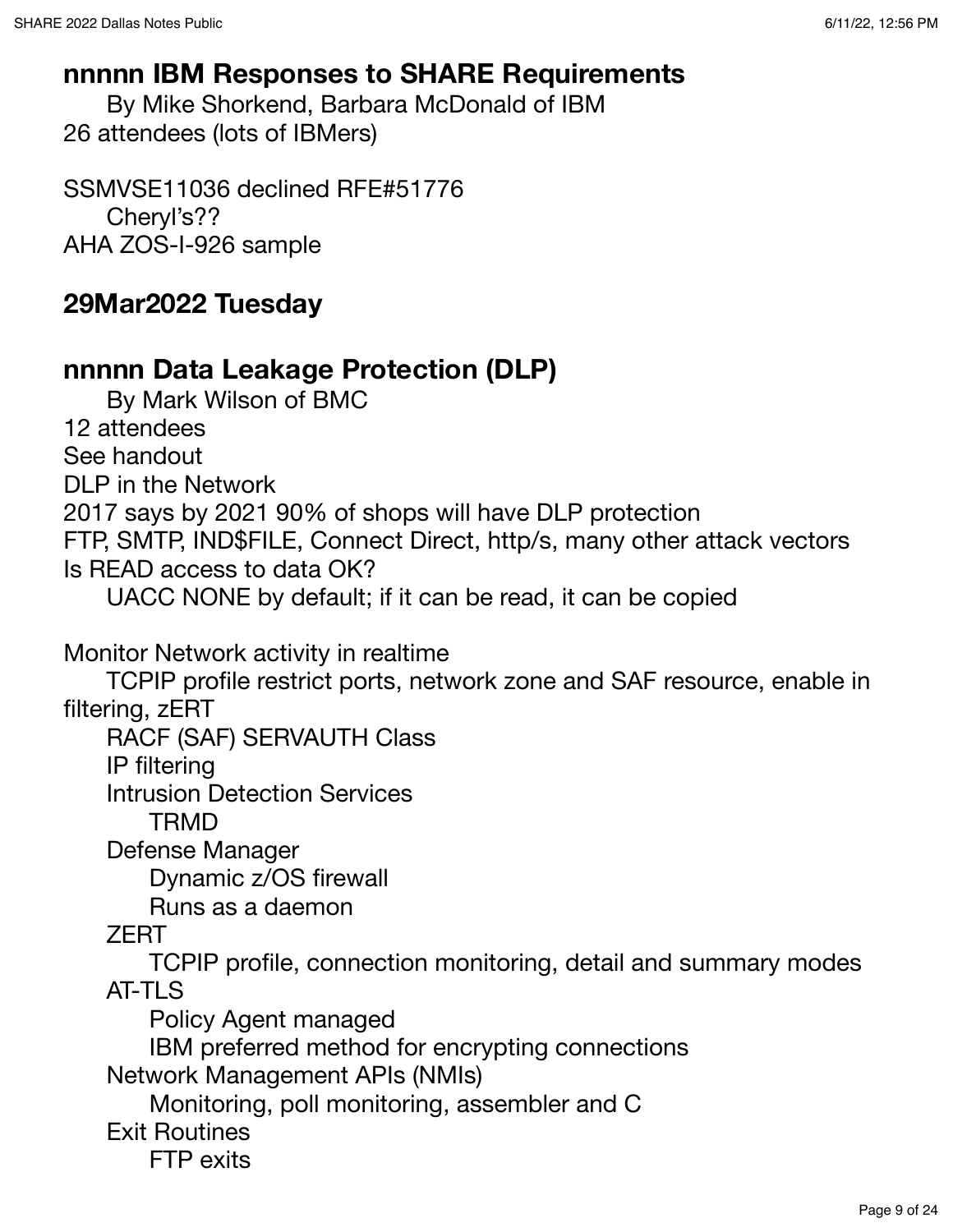SMF Records

Record Type 119

SMF-based NMIs

Plenty of tools but rarely deployed

Worry about cloud, database, network,

Use these tools to get defense in depth and real-time monitoring

Not perfect, but bad actors are determined and have time, so it's important to try

# **2nnnn Run the RACF and Crypto Health Checks**

By Eysha Shirrine Powers and Ross Cooper of IBM

26 attendees

Zero Trust Architecture

Enterprise monitors and measures the integrity and security posture of all owned and associated assets frequently or in realtime

z/OS System Integrity Statement

"…unless allowed by the installation"

RACF

APF and other data sets protected ? Security settings set correctly

Operational security settings

**ICSF** 

Crypto configuration

Report on weak keys

IBM Health Checker for z/OS

identify potential problems

IBM ships dozens of Health Checks, vendors ship some as well HZSPROC requires access to FACILITY BPX.SUPERUSER

PARMLIB(HZSPRMxx)

SDSF CK or IOF CK command

ICSF Health Checks

ICSF\_xxxx 9 checks RACF\_xxx 27 checks

**ICSFMIGxxxx** 

ICSF KEY EXPIRATION CSFKDSL and CSFDMR Retained key **CSFRKL**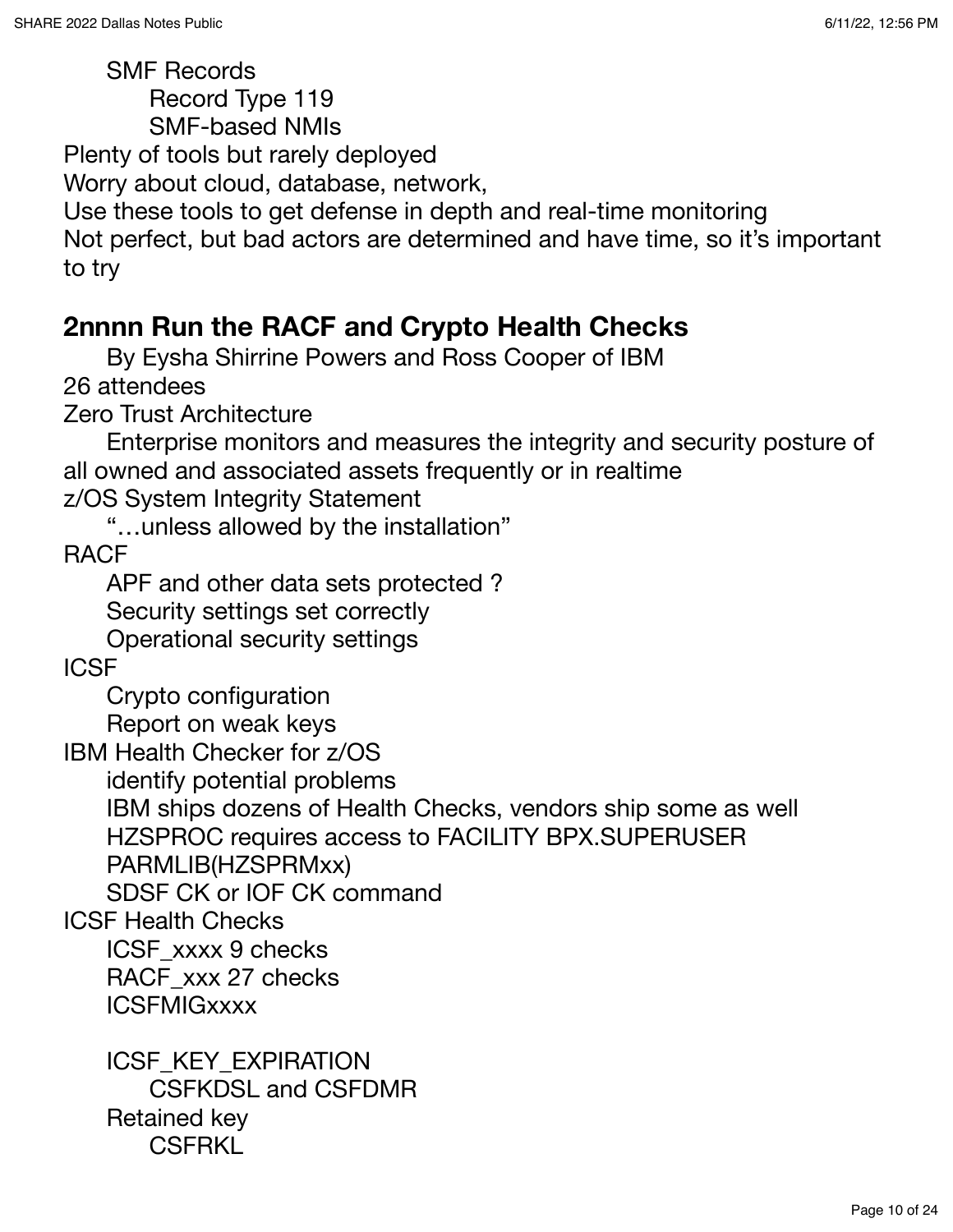RACF SENSITIVE RESOURCES Review ICSF APF, Linklist, ICSF dataset report RACF CSFKEYS ACTIVE If not active, all crypto keys available to everyone RACF CSFSERV ACTIVE If not active, allow access to all ICSF services ICSF\_COPROCESSOR\_STATE\_NEGCHANGE Detects degradation of crypto co-processors or accelerator ICSF\_DEPRECATED\_SERV\_WARNINGS See if services are no longer supported ICSF\_KEY\_EXPIRATION warns of upcoming key expiration or if key has expired ICSF format changes based on new requirements Quantum-safe keys are 10K long Conversion programs available ICSF\_MASTER\_KEY\_CONSISTENCY Warns if not consistent and status of co-processors ICSF\_OPTIONS\_CHECKS Verifies CHECKAUTH settings CK filter by OWNER IBMRACF RACF\_SENSITIVE\_RESOURCES Profile reviews including UACC, WARNING, other attributes Data sets - APF, RACF base, PARMLIB, …. Other Resources in General Resource Classes FACILITY, OPERCMDS, TSOAUTH, UNIXPRIV, SURROGAT RACF\_RRSF\_RESOURCES Are INMSG/OUTMSG data sets secure? User-written RACF Resource Checks RACFHC Class names the RESOURCE Check ADD CHECK(nnnn,name) …. PARM(….) RACF GRS RNL Verify that RACF ENQs are in SERNL or SIRNL lists RACF Password Hashing Masking DES KDFAES is recommended RACF\_ENCRYPTION\_ALGORITHM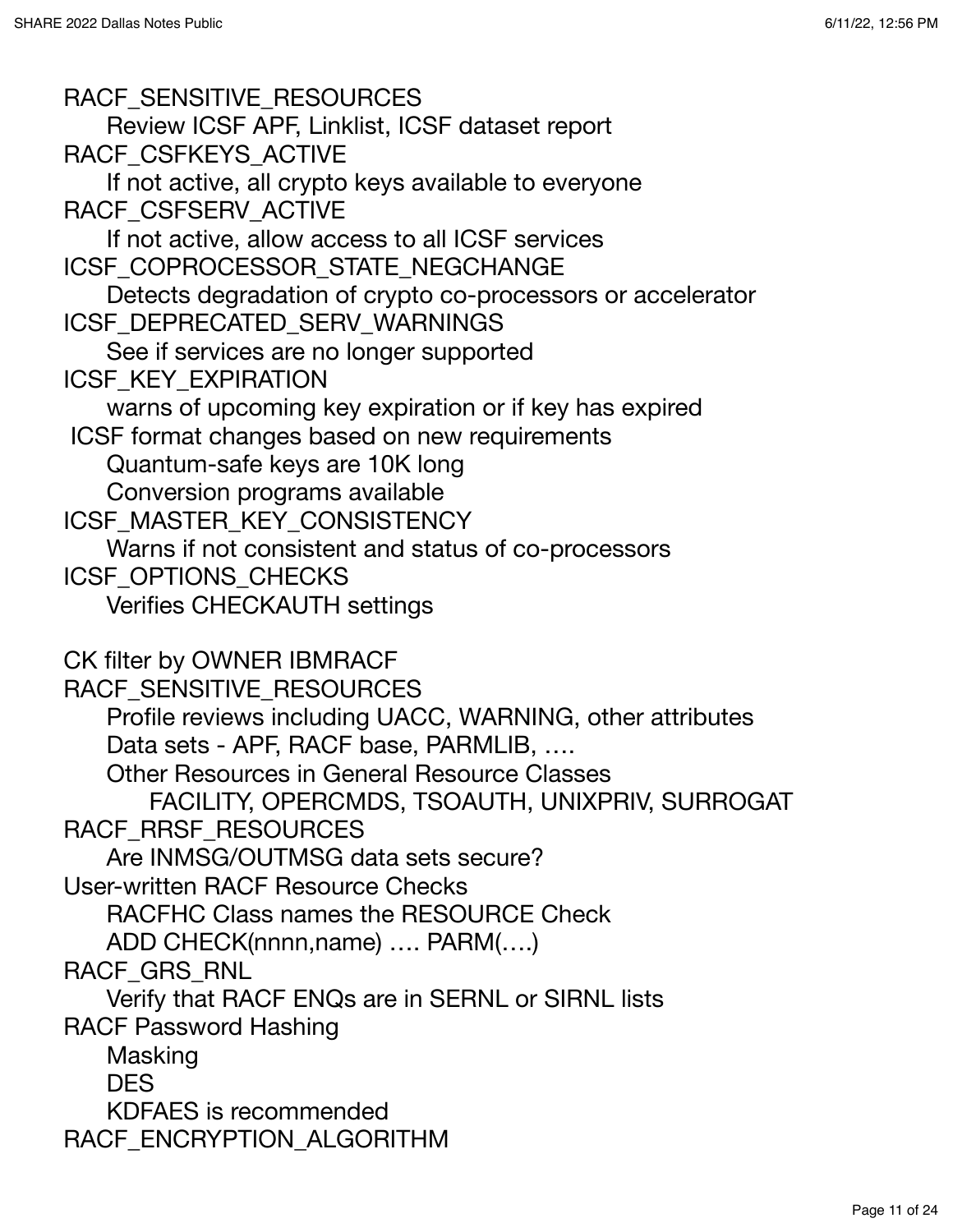Verify KDFAES is in effect RACF\_PASSWORD\_CONTROLS MIXEDCASE, REVOKE, INITSTATS, INTERVAL Enhanced PassTickets in PTFs for OA59196 or base z/OS 2.5 Key stored in ICSF Older PassTickets are masked RACF\_PKTDT….

RFE/Ideas <https://ideas.ibm.com/?interaction=raised>

z/OSMF Security Configuration Assistant

# **nnnnn IBM HMC 2.15.n including Remote Code Load**

With xxxxx IBM 25 attendees See handout

One week from HMC 2.16.nn (April 5) with z16

May 4th, 2021 announcement

Remote Code Load Option for IBM Z Firmware

Update Controls for Setup and Monitoring with connection to HMC Uses existing zRSF Call Out Connection Infrastructure

Requires Opt In Security Configuration by Client and scheduling on IBM Resource Link

96% success rate => if exception, SSR dispatched immediately View schedule on ResourceLink

No client interaction - IBM is still responsible for completing the

work

Minimum of 2 day out schedule, better to schedule 7 days out

z16 will be last to default to on-site service, zNext will be remote only by default, fee for on-site service

LDAP Group Membership

Link HMC user authority levels to LDAP group membership Can elevate user privileges Provide unique userids for access to HMC

BCPii automation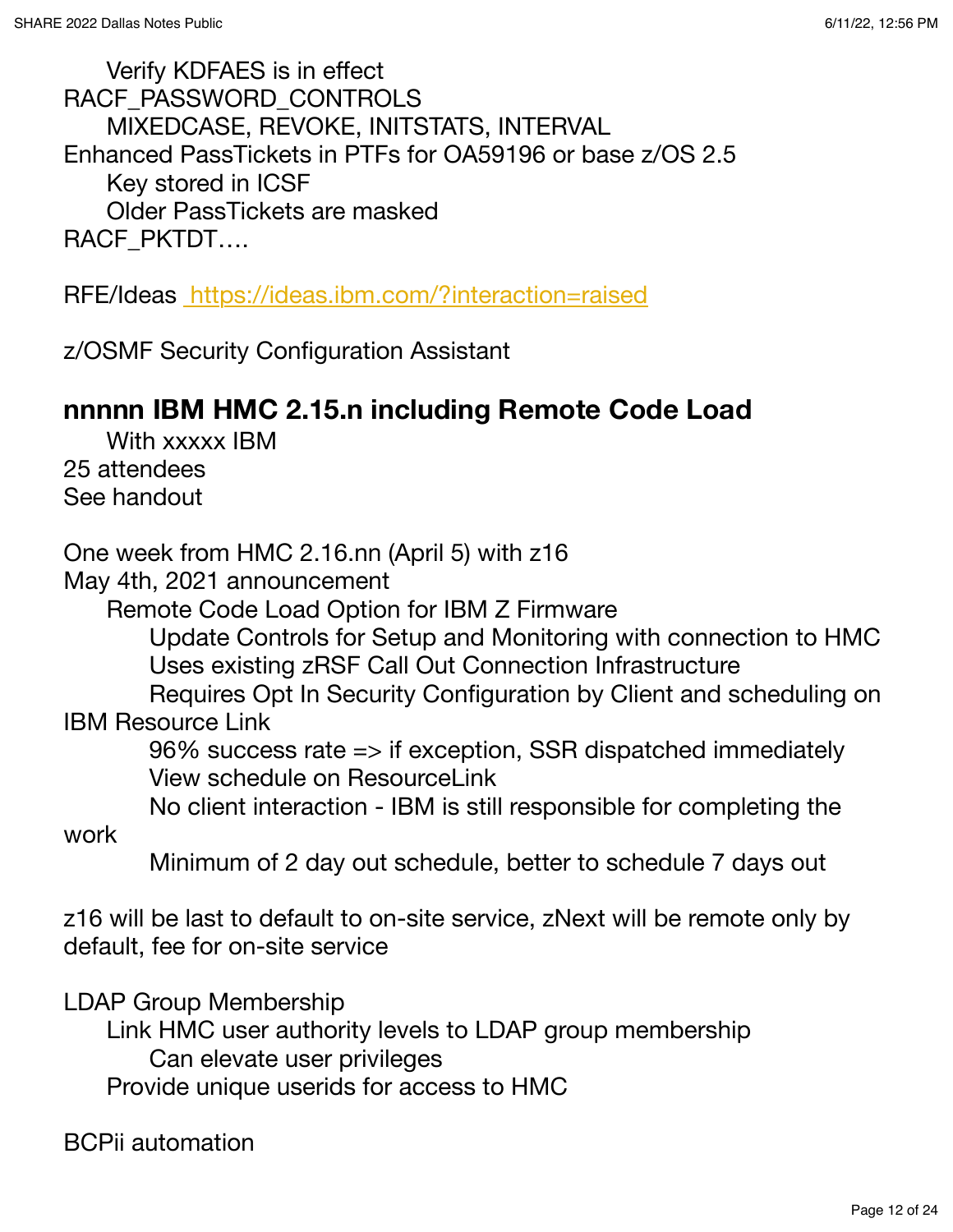V1 SNMP APIs to allow z/OS apps to have HCM-like control over systems in process control (HMC) network

V2/HWIREST API Highlights

Still support V1

Robust REST-Like APIs

Book for HMC Web Services API

Operational categories supported, some still in-progress GitHub GitHub.com/IBM/BCP-II

New features available to z/OS when REST function implemented on HMC

Hardware Management Appliance (HMA)

HMA-only for z16, HMA is optional for z15

HMA is inside the CEC - just run existing HCM connections to CEC rather than to separate HMCs

HMA includes redundant HMCs and Support Elements

For your own control center, just provide your own hardware to do remote access

Recommend only 2 HMCs for a data center, so now get 2 HMA per order (leave off HMA for multiple CECs)

Existing z15 HMCs will work for z16 but after z16 no HMCs can be used

Remote Logging Servers

How to send logs to centralized logging server like Splunk SSL connections between HMC and sysprog server

Precision Time Protocol

STP PTP changes include external PTP time source HMC Dashboard always shows Status Bar

HMC Mobile App

Limit per task whether mobile can update or change

HMC tutorials/videos <https://ibm.biz/IBM-Z-HMC>

# **66043 CSI - A Better Catalog Search**

By Steve Branch of IBM DFSMS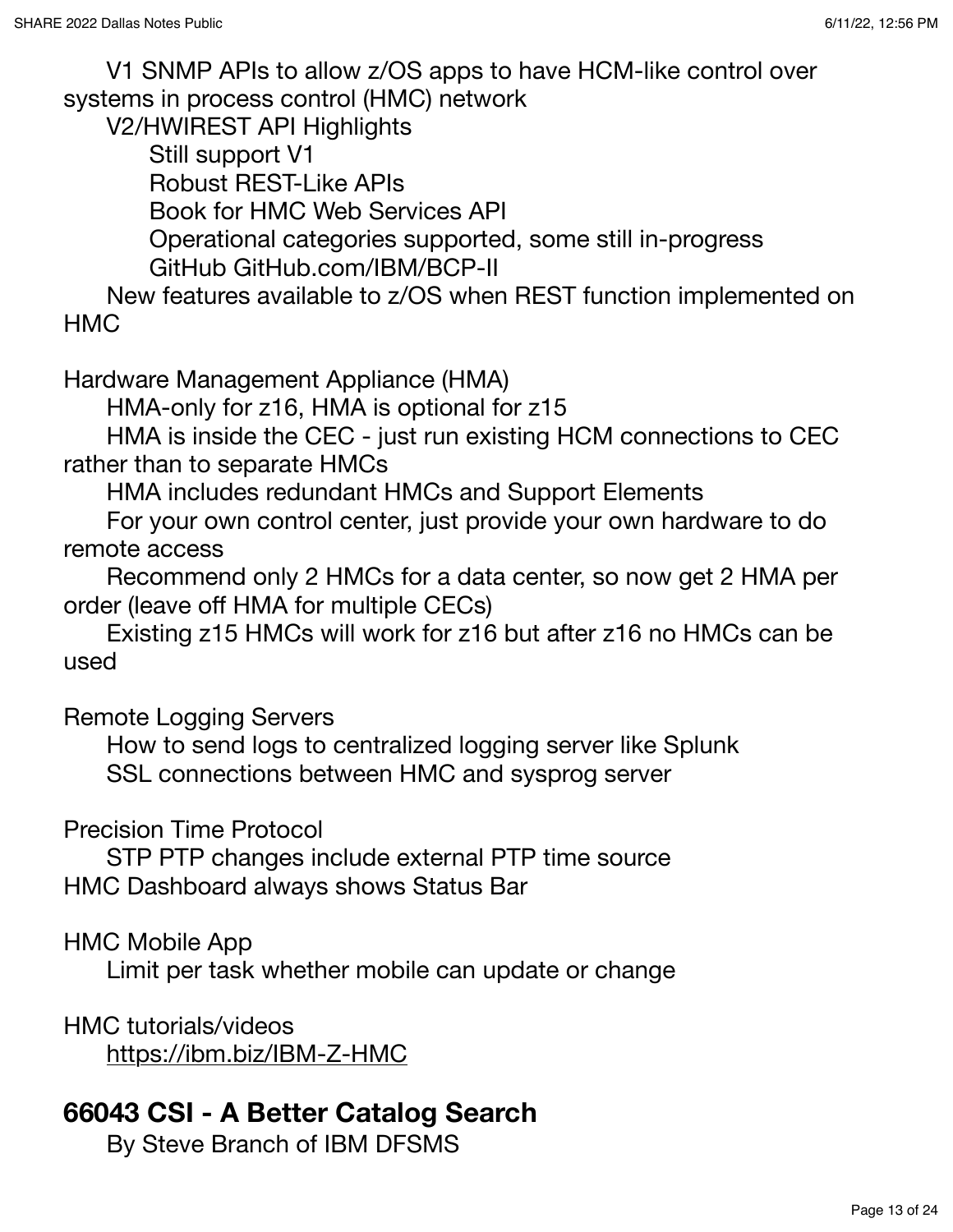#### 17 attendees

CAMLST and IDCAMS callable interface were insufficient and unformatted Catalog Search Interface (CSI)

Chapter 11 of DFSMS Catalog Interface Guide

IGGCSI00 in SYS1.LINKLIB or another library

75+ catalog field names

Filter keys

CATSRCHI better than IGGCSIRX

Allows filter key input for name and some field names

>> See website link in handout

ftp://public.dhe.ibm.com/servers/storage/support/software/dfsms/ cattools/

FTP download tersed file, unterse, and run

%CATSRCHI filter\_key FIELDNAMES() TYPES(xxx..) CAT(catalog name) FIELDNAMES is required

New entry type Z since z/OS 2.2

Returns dynamic data from CAS Control Blocks instead of Catalog contents

CATUCB address of UCB of volume that catalog resides on

# **nnnnn z/OSMF Pitfalls, and How to Avoid Them in V2.5**

by Kenneth Irwin of IBM irwink@us.ibm.com 26 attendees

z/OS Management Facility (z/OSMF)

SYS1.SAMPLIB

common stumbling blocks: Missing userids, permissions, access for plugins, services, and APIs

Solutions in SYS1.SAMPLIB

z/OSMF IZUSEC and IZUMKFS and other jobs to set up security

IZUxxSEC contain security setups for various plugins

IZUNUSEC Nucleus, primarily for ZOWE

IZUISSEC for ISPF service

IZUMSSEC for z/OS Management Services Catalog

If z/OSMF is running, use the z/OSMF Security Configuration Assistant

Costume Properties and Variables /<USER\_DIR>/configuration/local\_override.cfg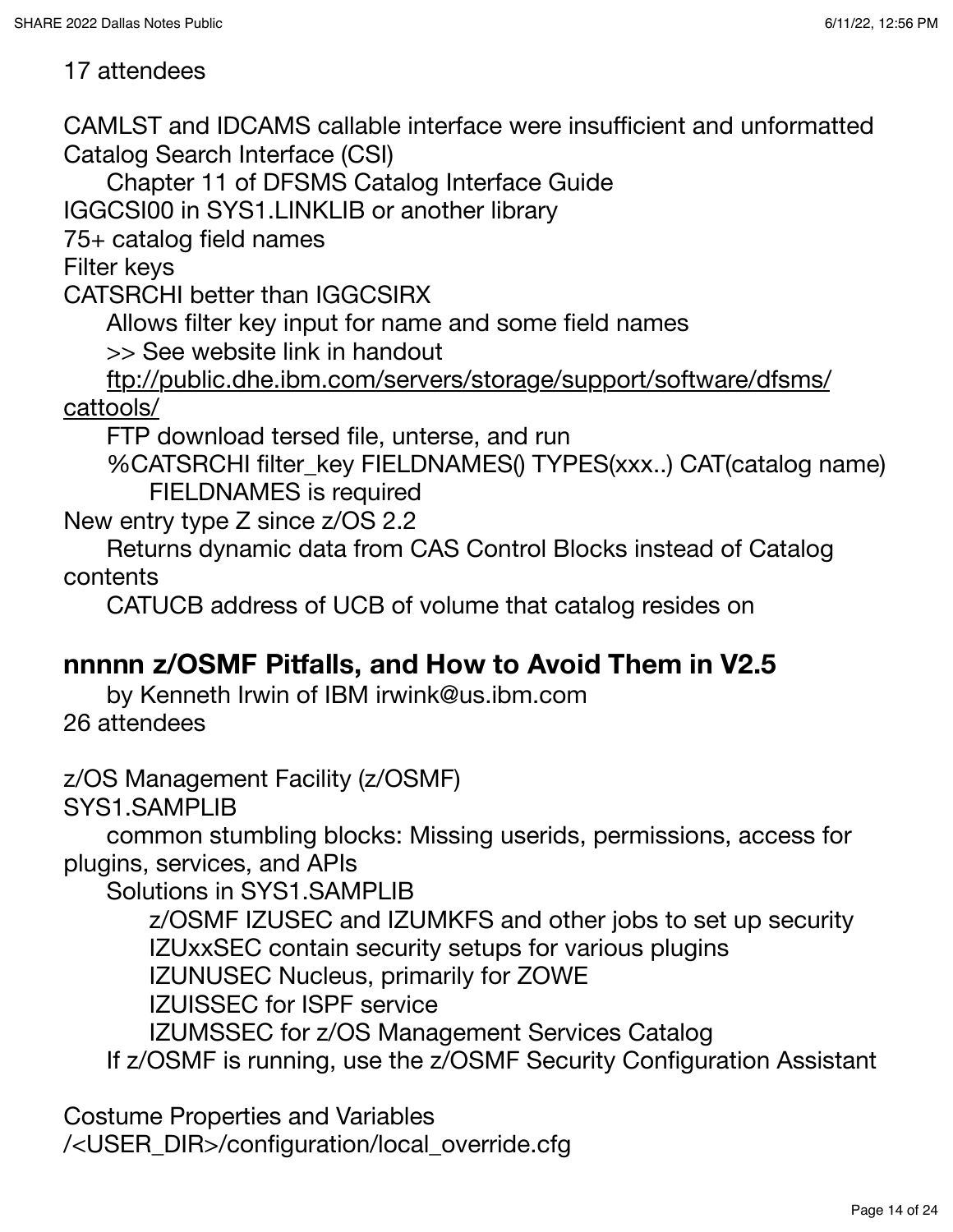ZOSMF properties, Java Properties and variables, tracing options IZU\_SSL\_PROTOCOL=SSL\_TLSv2 (default) TLS v1 to TLSv2 =TSLv1.2 only TLSv1.2 connections IZU CIPHERS LIST JVM-provided are allowed, use this option to list allowed ciphers Controls how browsers connect to server JVM\_OPTIONS How Java VM operates with the zOSMF Server Add Java Heap space JVM\_OPTIONS=-Xmx4096m (Xmx max heap size) Bounce Java server to implement change Symptom java/lang/outofmemory error, investigate entire exception Between options \n is required See handout about java options file setup how do I know if a local override.cfg exists? See log for IZUG340I or IZUG020W messages APAR PH12143 provides function to modify Liberty server server.xml Included in z/OS 2.5 base Within \$USER\_DIR/configuration File name is server\_override.xml entries in ASCII !!! Reported in Server logs CWWKGnnnA are Liberty messages Sample for alternate logging definition: <server> <logging traceSpecification=…/> </server> Most Common Problem is … 1. Non-secure connections to z/OSMF instance Message "Warning: Potential Security Risk Ahead" usually if using self-signed certificate CertAuth is not TRUSTED within Browser Accept untrusted certificate OR Import Root Certificate Authority into your web browser's Trusted certificates or security exception list

2. Common key ring error message Run Java's Keytool (see handout sample JCL) under z/OSMF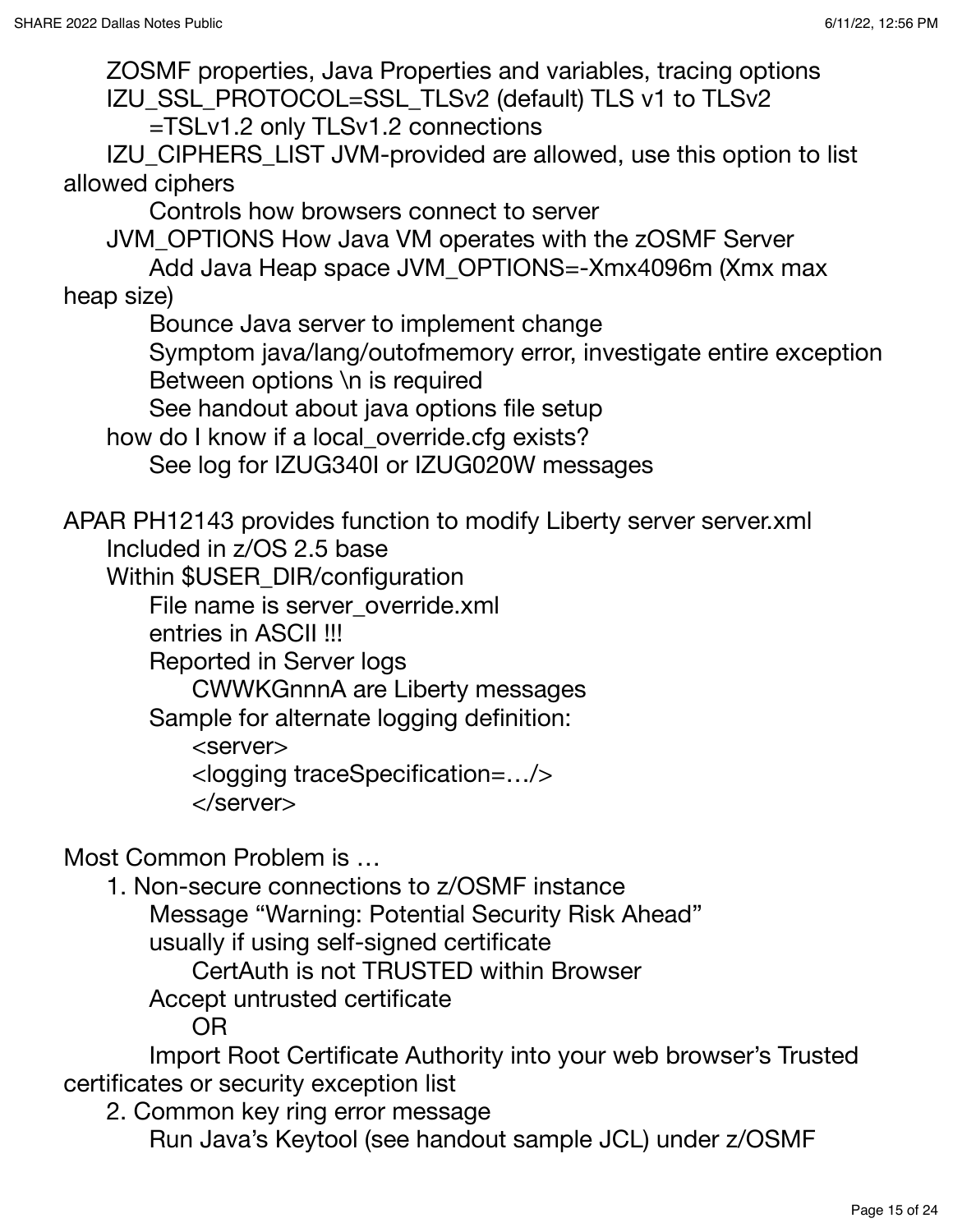#### server's ID

Tip: Run as a step in IZUSVR1 proc to get server's ID 3. Review <USER\_DIR>/data/logs/zosmfServer/logs

#### Workflows disappear

Check for filters including offscreen (scroll right)

Did you change Hostname (workflows associate to a given System name)?

Could host have been removed? Click Systems tab to see if all System entries are there

in Systems tab, actions>discover>system to run System Discover (only adds according to Ken I.)

#### Space

How to save some?

z/OSMF Diagnostic Assistant Space management (tab)

Set policy to remove z/OSMF log files

MAXTHREADS

Servers terminate if MAXTHREADS is exceeded, Ken suggests to 1000 RACF ALTUSER to set MAXTHREADS per user

See JES2 and TLSv1.2 section of handout

APAR PH44934 see handout page

Add LogonPanel.jsp to link value

z/OS Java v11 support not yet implemented in z/OSMF TLSv1.3 in Java8 not yet implemented in z/OSMF z/OSMF Logs page in handout

# **367 IBM Change Tracker for z/OS 2.5**

by Marne Walle of IBM and Chris Taylor, 21st Century Software 52+ attendees

New Priced Feature function coming in z/OS 2.5 21st Century is the development partner for IBM SOD 15Mar2022 comprehensive configuration change management tool for tracking, controlling, and managing software changes

Content Solution page with technical details planned at a future date Install on z/OS 2.5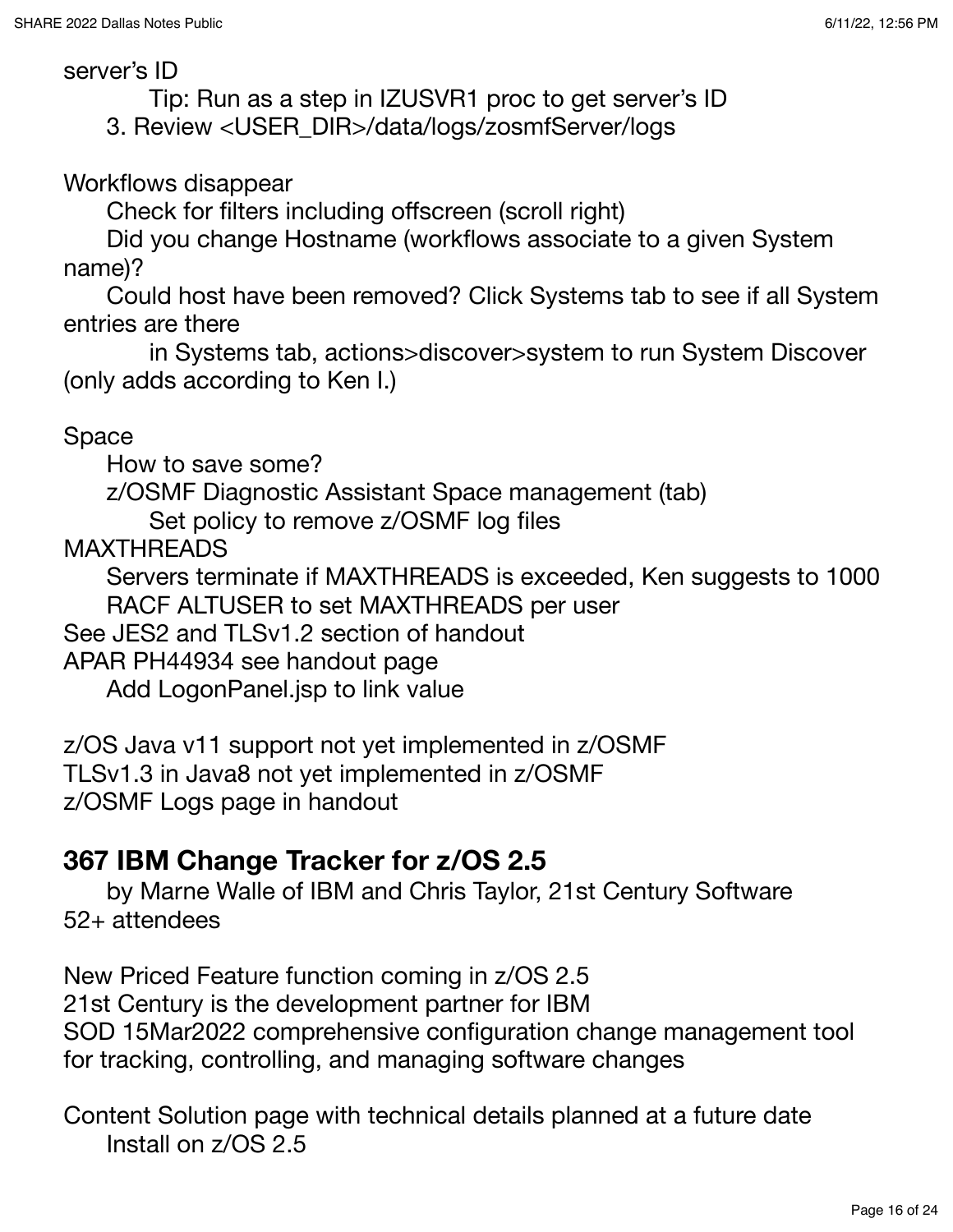Overview of IBM z/OS Change Tracker

Problem - no auditing of system changes, and who made change Personas - primary stakeholders

z/OS system Programmer, Risk and compliance

Customer value - realtime, system-wide change tracking and control with member level recovery of realtime changes, with fingerprinting for members to verify integrity

More secure zOS and resilient IT environment

Automated process to system software change control

Reduce costs to meet auditing and compliance requirements

improve quality and reliability and reduce system outages

#### Key features

Automatic real-time monitoring of change activities Detection and recoding of key elements of changes Automatic member-level backup for protected sources

Member-level recoverability with a view of previous member versions and their changes

not recovering down system via the down system, use other sysplex system

Core functions

Protection security and integrity

Recovery - resilience

Audit - control

Fingerprint/tokenization - compare software across z/OS environments; cost saving

Notification via e-mail

Started Task on each member of Sysplex

ISPF Interface (generates batch jobs)

z/OSMF interface is future goal

CYGPARMS member for parameters

Monitoring and Protecting

Protect critical system libraries (can use patterns) with change history VSAM KSDS is repository

Fingerprinting the software environment

Reference tokens

High-level compares

**Recovery**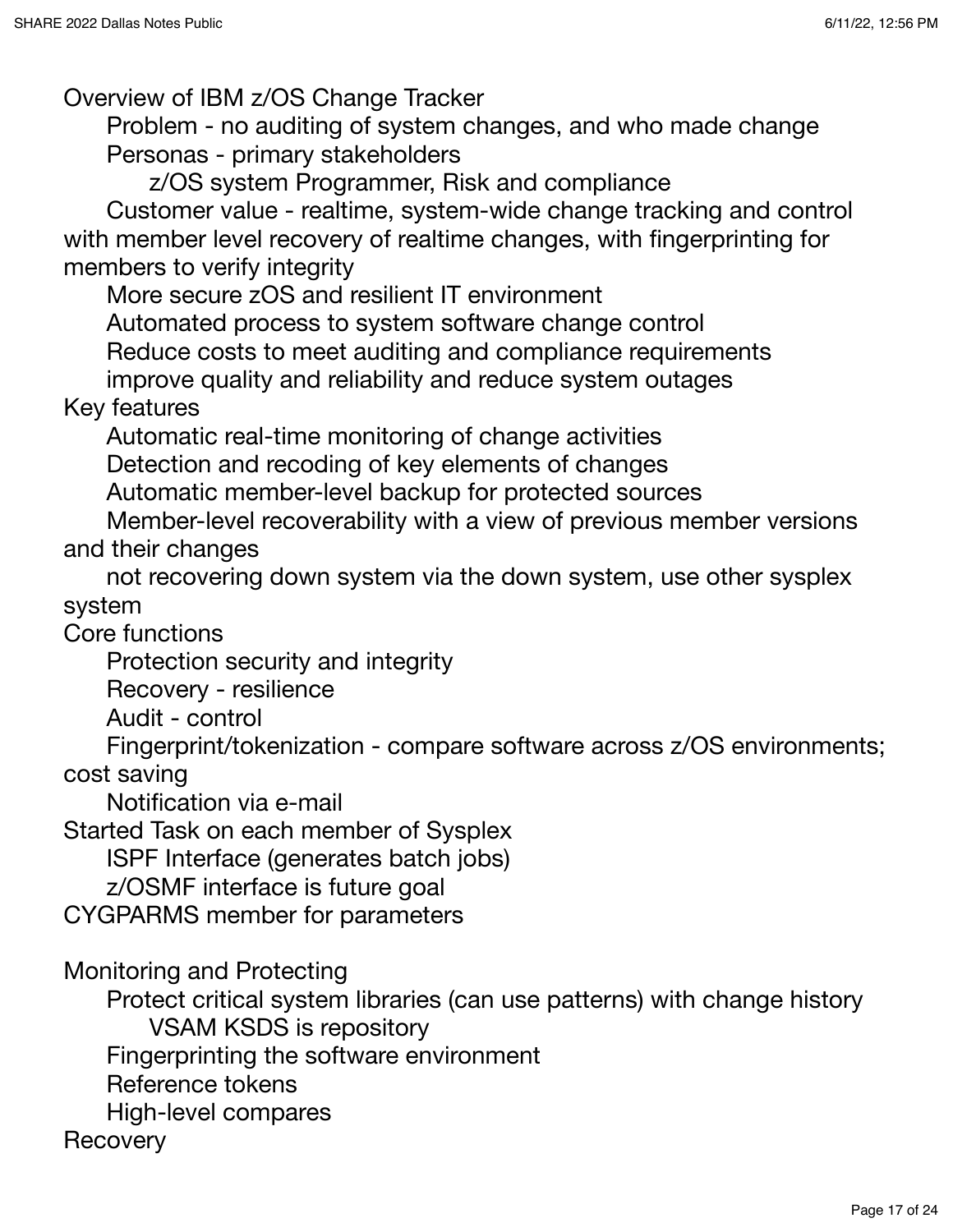Audit

**Snapshots** 

Collections of data sets single file to entire DASD volume

Includes planned future deliverables with local and remote z/OSMF configuration Workflow to setup Change Tracker RACF FACILITY Class CYGxxxx

### **30Mar2022 Wednesday**

#### **nnnnn Using z/OSMF Management Services Catalog**

By Marna Walle of IBM, Travis Biro of IBM

21 attendees  $+32$  online

See handout

Creating a service and making changes does not alter the base workflow.xml

runAsUser for steps in workflow is available

Switch to privileged user for a step but run rest in user authorized

Enable z/OS Management Services Catalog PH40810 PTF UI78078 for z/OS V2.5 and UI78079 for z/OS V2.4 SYS1.SAMPLIB member IZUMSSEC for Security configuration Use z/OSMF General settings to enable z/OS Management Catalog

ZOROW z/Open Repository of Workflows to find more samples to build into **Services** 

See zMSC survey link: [https://www.surveygizmo.com/s3/6762738/IBM-z-](https://www.surveygizmo.com/s3/6762738/IBM-z-OS-Management-Services-Catalog-March-2022-Survey)[OS-Management-Services-Catalog-March-2022-Survey](https://www.surveygizmo.com/s3/6762738/IBM-z-OS-Management-Services-Catalog-March-2022-Survey) See z/OS Lab SHARE handouts as well

### **nnnnn zERT Function**

By Chris Meyers of IBM, Keziah ….. of IBM 30+ attendees TCP/IP Cryptographic Protection for z/OS TLS/SSL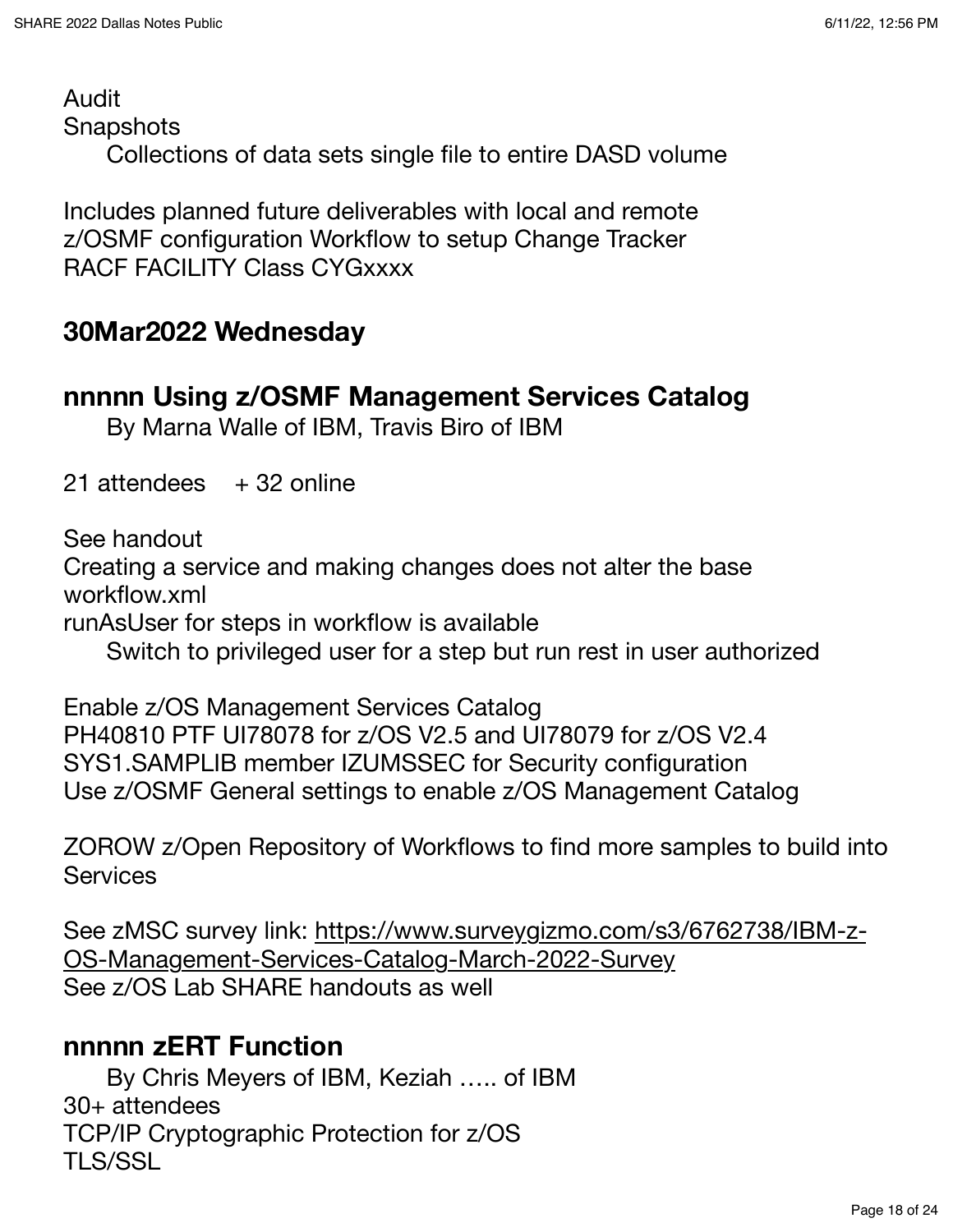AT-TLS Policy-based

VPN via IPSec and IKE (Internet Key Exchange)

Secure Shell with OpenSSH (secure FTP)

zERT encryption readiness technology

Central collection point

Discover security attributes

Stream observation

Advisory observation (current IP protocols are ZERT aware)

Collected in memory, reported by SMF119 records

No data or keys are collected

Only monitors TCP and EE connections that terminate on local TCP/IP stack

zERT Network analyzer stores data in DB2 database and produces reports Policy-based Enforcement

SMF119 subtype 11 for zERT policy enforcements records

zERT aggregation assigns a Unique security session identifier for every unique TLS/SSL, SSH, IPSec and unprotected security session USERID is one that opened the socket (client switching userids like ftp are

not recorded by zERT)

zERT Network Analyzer (NWA)

Userids

z/OSMF userid IZUSVR is what zERT runs under

Userid for login to z/OSMF controls zERT exported files

Database userid (usually dedicated) for zERT to connect to DB2 (JDBC connector) - right permissions in DB2

Currently no network analyzer for TLS connection with Db2 but see slide 32 of handout for setup to provide some protection

Setup DB2 nulled with release and keep connect settings per slide 33

Best for NWA to reside on same system as its DB2 database

Run NWA on non-production system to save cpu time on production system

NWA is Java-based, ZIIP-eligible

PH35304 for z/OS 2.5

IBM.biz/cscommunity

Networking badges available

# **Nnnnn RACF 2.5 Update**

By Ross Cooper of IBM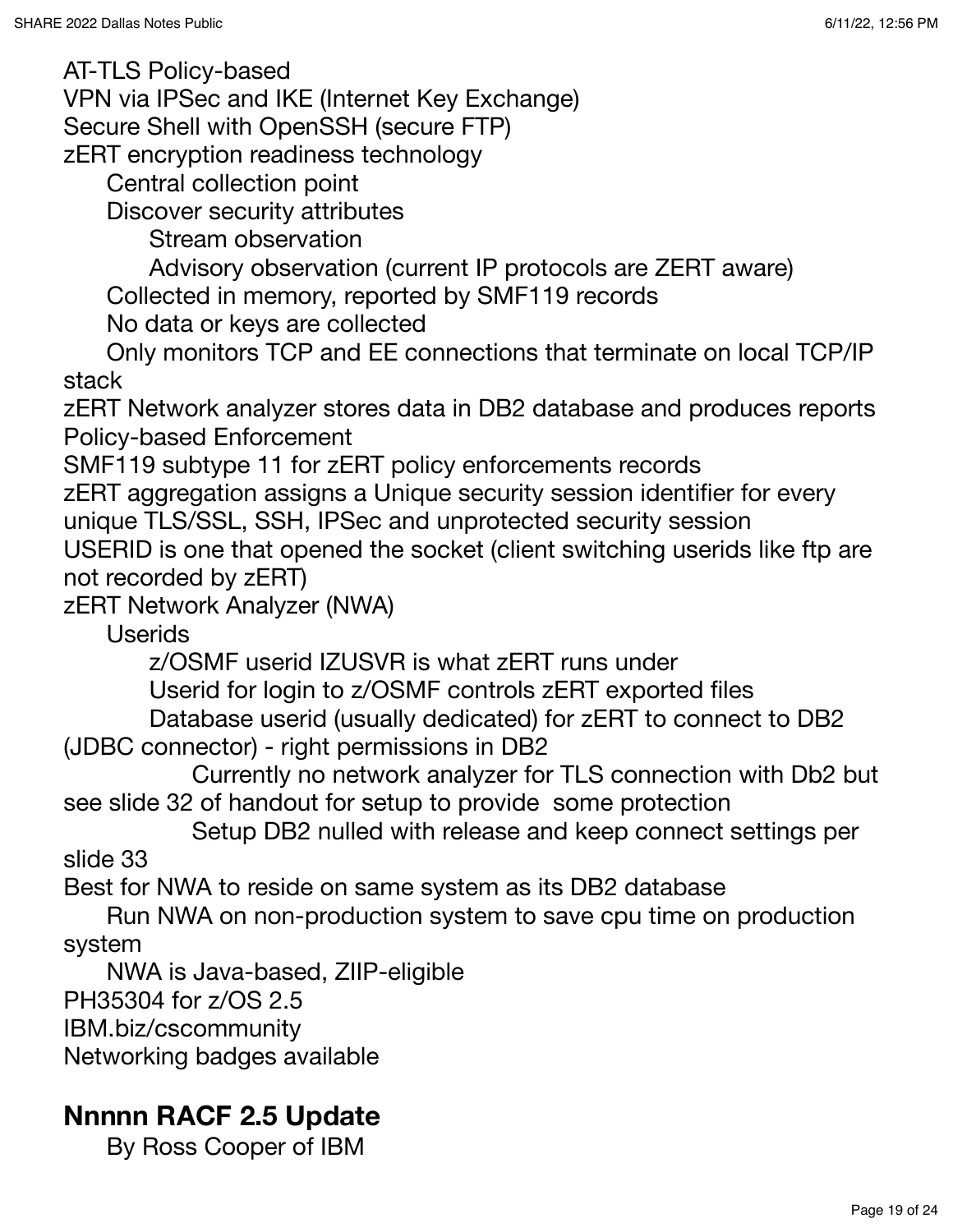#### 23 attendees

RACF Database

Primary, Backup, Multiple data sets possible 2021 SOD Encrypted VSAM Linear Data Set database for RACF V2R5 RACF supports a non-encrypted VSAM database

Non-shared, single data set, AIM3

RACF APIs are not changed

Applications that read and write to RACF database may need changes

RACF Health Checks

5 new ones in V2.5

RACF\_PROTECTALL

RACF\_ERASE\_ON\_SCRATCH some DASD storage can do this without EOS-enabled

RACF\_PTKTDATA\_CLASS warns if passticket is masked in database instead of encrypted in ICSF

RACF\_SYSPLEX\_COMMUNICATION

RACF\_ADDRESS\_SPACE

**PassTickets** 

Authorization token in placed of RACF password

Frequently used for Session Manager

Symmetric secret keys

migrate from KEYMASKED to KEYENCRYPTED

RALTER PTKTDATA MYAPPL SSIGNON(ENCRYPTKEY) so RACF will move it to ICSF

Enhanced PassTickets (drop in for existing passtickets)

Updated from DES to HMAC with SHA-512

Expanded character set (lower as well as uppercase with numerical) TYPE UPPER or MIXED (use UPPER if PASSWORD is not MIXED

yet)

Default is MIXED

Applications don't need any changes

Migrate soon though legacy deprecation is not announced yet PassTicket Auditing

SMF type 80 Audit records

Passticket Migration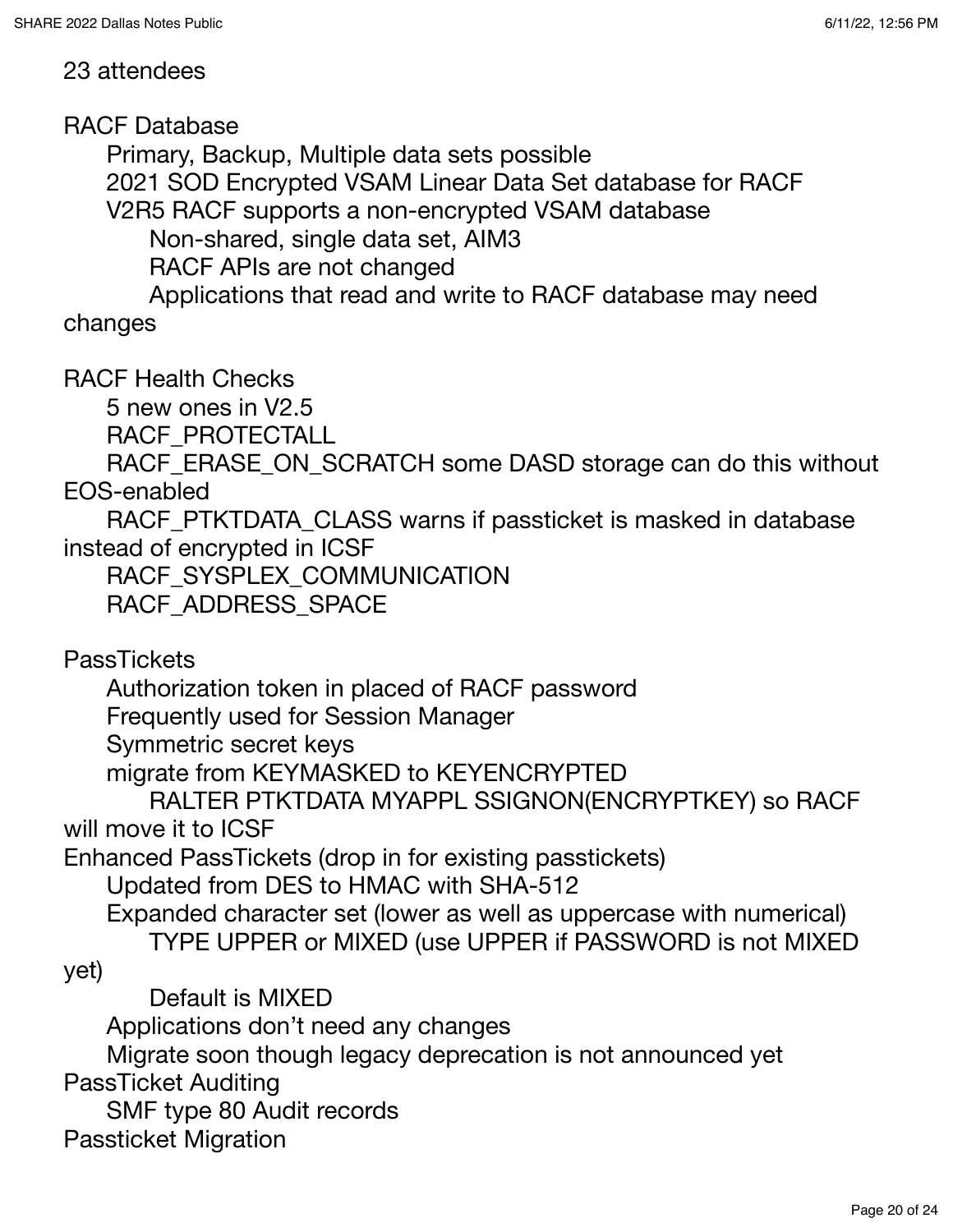See handout for method and cautions See APARs OA59196 and OA59197 for V2R3 and V2R4 that rolls Enhanced Passtickets back to these releases RACF Administration Authority RACF AA granted in many ways User attributes Profile Owner ALTER access to a discrete DATASET profile basically gives OWNER authority to that user Restrict ALTER access using FACILITY IRR.ALTER.classname (\*) UACC(NONE) Grant authority on single user basis if needed Certificate Fingerprint Support How to track certificates in a standard way Now RACF shows SHA-256 fingerprint (hash) RACDCERT certificate list commands RACF Database unload… SMF RACF records updated with fingerprint Identity Token Support Added in V2R4 JSON Web Tokens Improving multi-factor logon experience Kerberos FIPS Support IBM MFA product integrates with RACF RFE/Ideas <https://ideas.IBM.com>

### **nnnnn Watson & Walker Roadshow**

by Frank Kyne of Watson&Walker 55+ attendees

Sort Accelerator

Use SMF TYPE=FULL instead of IBM recommendation for zSort Look at online record code information Syncsort (company is named Precisely) APAR TZ04284 MFX 3.1 Turned on by default, maybe should turn off to start Does not say why Sort wasn't use Db2 enables zSort by default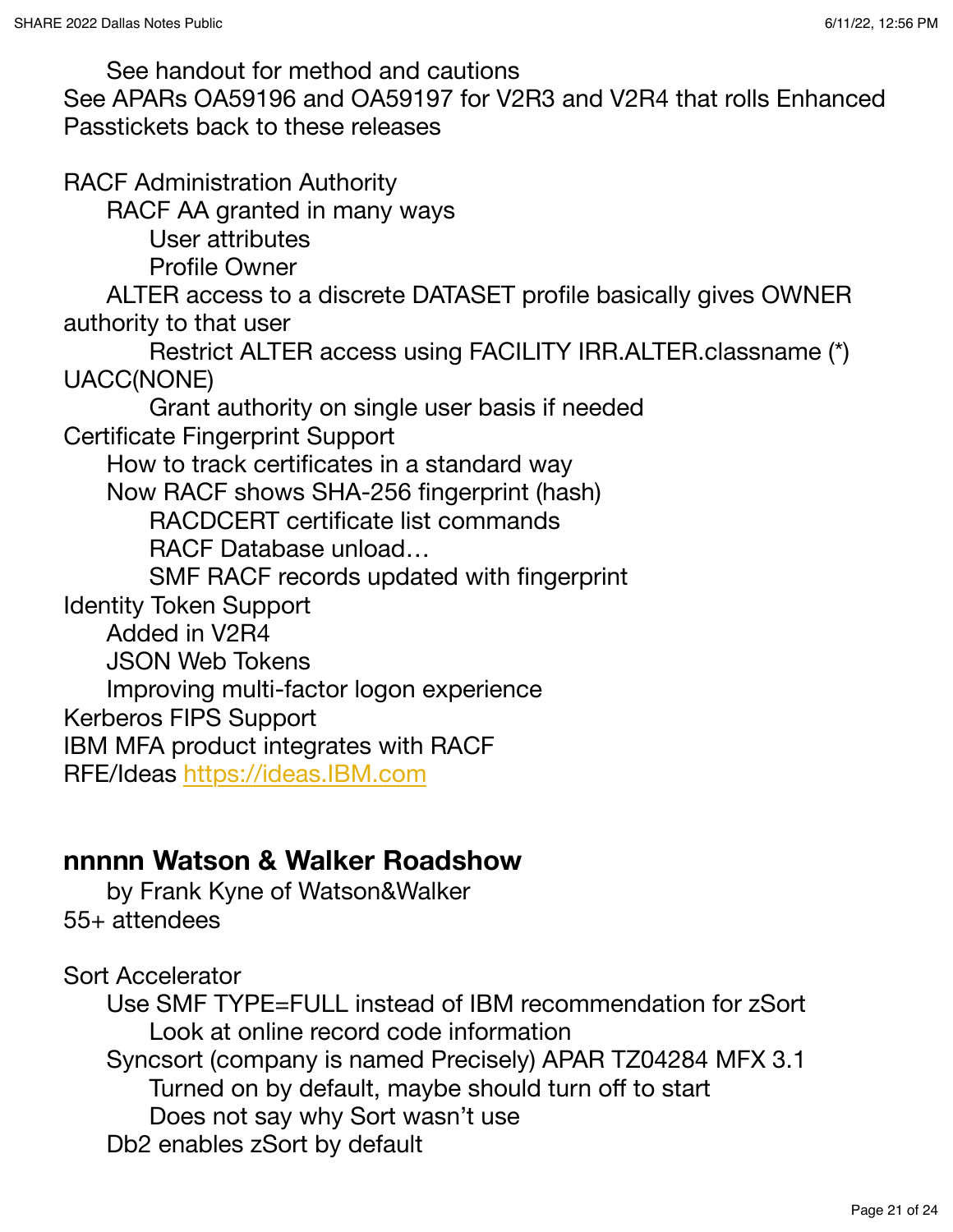SMF Type 113 extended counter 255 records SORTL calls Use zBNA to find candidates for zSort IBM.Function.ZSort FIXCAT LPAR Design Tool Z16 uses Telum chip Enable SMF 113 HW Instruction written by an IBMer and his customer What's Happening with SMF SMF.py is now SMF Explorer - python looks at SMF SOD maybe G.A. later this year SMF and Machine Learning means SMF experts and data scientists need to work together See handout for session videos to review IBM Data Gatherer in z/OS 2.5 has new GRBSMFR service ZEBRA in Open Mainframe incubator project SMF reporting via open source code CF Monopolization Avoidance See Mark Brooks z/OS Parallel Sysplex Update from this SHARE Will be updated and uploaded later this week z/OSMF items Hub for all system programmer activities on z/OS z/OSMF Policy Editor (APAR PH40176 for 2.4, base of 2.5) Powerful capabilities for CFRM management See Meet the New zOS CFRM Policy Editor z/OSMF Management Services Catalog brand new and not perfect, but try and recommend changes z/OSMF File and Dataset REST API vs FTP Andrew Rowley EasySMF product to compress SMF, download to desktop, and analyze service definitions not changeable by user, affects whole sysplex even if mixed zOS releases Turn on SMF 98 records is IBM recommendation

# **00393 Bit Bucket x'3F' (z/OS Hidden Treasures)**

SHARE 138 nn attendees

### **Ed Jaffe**

Z/OS UNIX Backup Catchup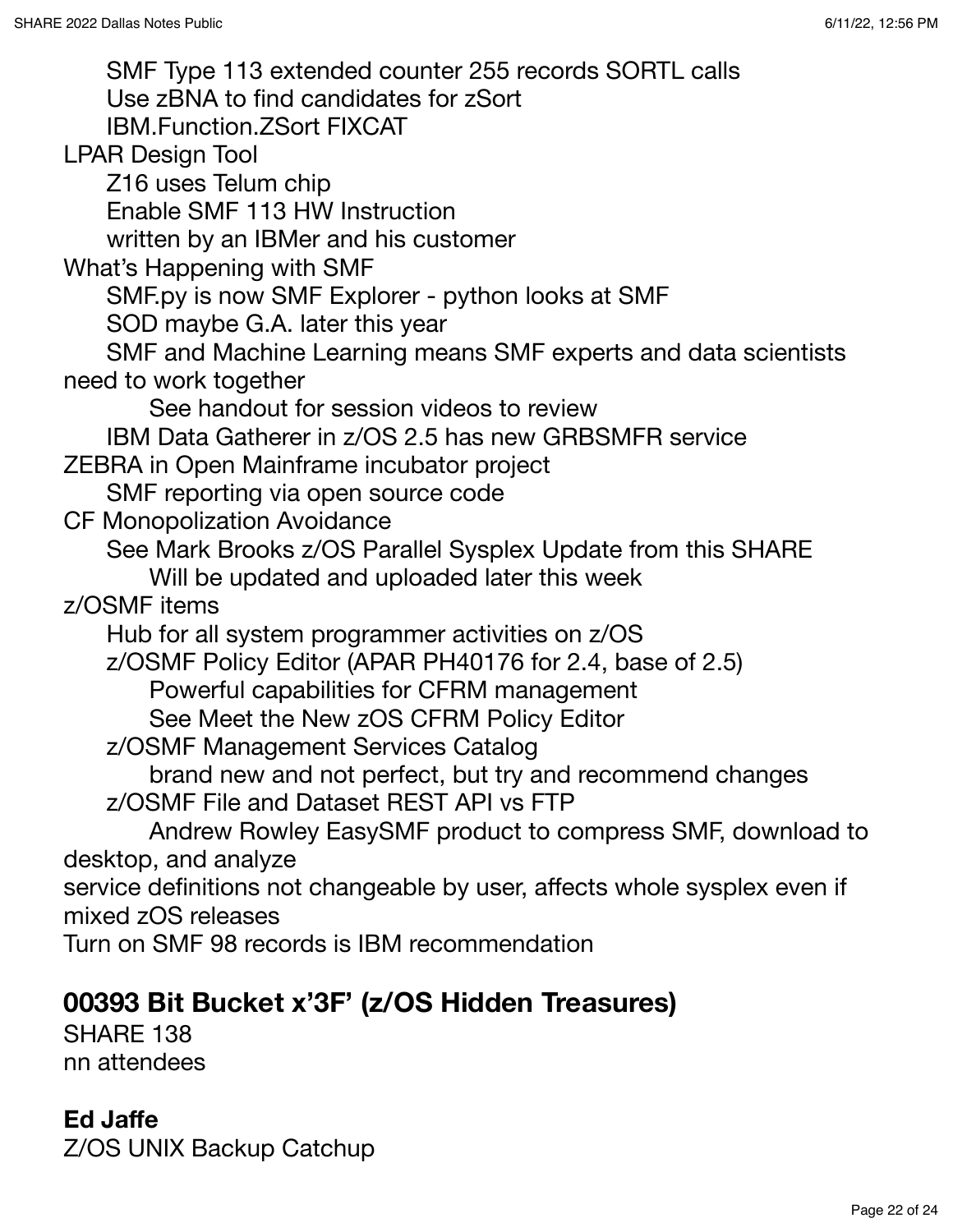After 2.5 years, HSM z/OS UNIX file backup support may work (OA61080, OA61711, others)

Run 2 HSMs - one for classic, and one for File mode for z/OS UNIX Use Java backup commands not traditional HSM HBackup Done in Flash

Fast-replicating HSM Full volume Dumps for Non-SMS volumes

FRBACKUP to flash copy SMS-managed volumes and then backup to virtual tape

Simulate function for Non-SMS Volumes

Manually (automate) flash copy non-SMS volumes

Then when HSM file mode starts backup of flash copy volumes, it also includes the non-SMS flash copy

Note that backup reports show Flash Copy volser, not real volser like SMS-managed volumes

#### **Art Gutowski at Huntington.com**

Check Syntax and Datasets at the Door

ISPF is Dead?

IBM's little-known Symbolic PARMLIB Parser

Included as-is with ISPF (not supported)

Install from SYS1.SAMPLIB

Exec isppinst (see MVS Init and Tuning book)

SYMCHECK or IPXCHECK to scan member content

#### **Mike Shorkend (self-employed)**

JOB Groups and SCHEDULE JCL statement JES2 JOBGROUP, GJOB Dynamic uses SCHEDULE BEFORE/AFTER/DELAY Workload Interaction Correlator (WIC) RMF licenses can use WIC at not extra charge SMF Type 98 written by WIC, DB2, CICS, IMS Correlation might have you find root cause of operational issues SMF log stream mode In-memory resource for WIC records SMFPRMxx WIC keyword (default is NOWIC) SET SMF or SETSMF WIC (requires auth) IFAPRDxx to enable WIC D SMF,WIC HIS (HW Instrumentation Services)